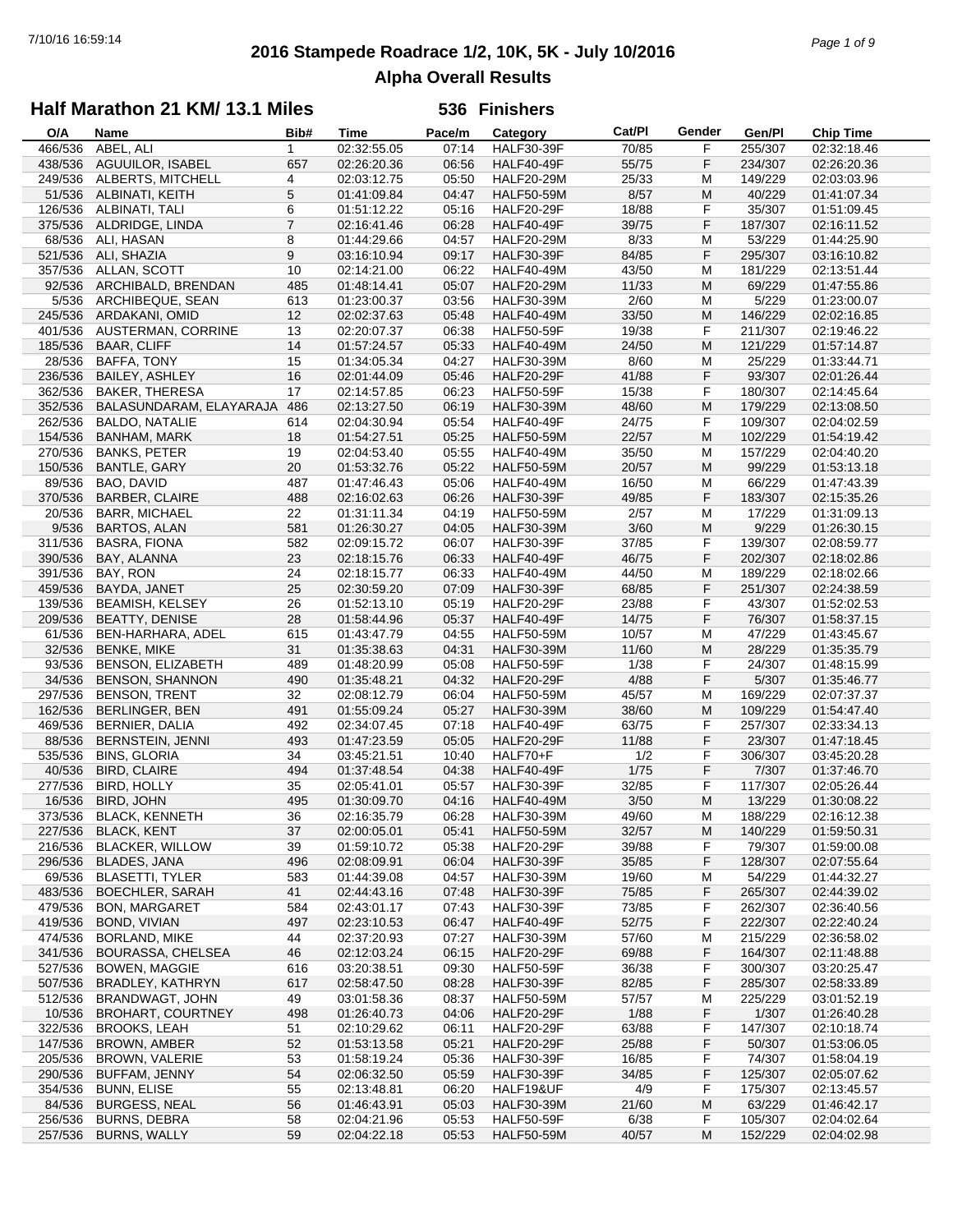## **2016 Stampede Roadrace 1/2, 10K, 5K - July 10/2016** 7/10/16 16:59:15 *Page 2 of 9* **Alpha Overall Results**

### **Half Marathon 21 KM/ 13.1 Miles**

| O/A     | Name                      | Bib# | <b>Time</b> | Pace/m | Category          | Cat/Pl | Gender | Gen/Pl  | <b>Chip Time</b> |
|---------|---------------------------|------|-------------|--------|-------------------|--------|--------|---------|------------------|
| 221/536 | BURNSTAD, JOLENE          | 618  | 01:59:42.00 | 05:40  | <b>HALF40-49F</b> | 15/75  | F      | 82/307  | 01:59:30.46      |
| 360/536 | <b>BURYLO, CHRIS</b>      | 60   | 02:14:51.81 | 06:23  | <b>HALF20-29M</b> | 29/33  | M      | 182/229 | 02:14:29.86      |
| 48/536  | CAMPBELL, ALI             | 62   | 01:39:39.85 | 04:43  | <b>HALF20-29F</b> | 7/88   | F      | 10/307  | 01:39:37.45      |
| 365/536 | CAMPBELL, COREY ANNE      | 499  | 02:15:12.67 | 06:24  | <b>HALF20-29F</b> | 74/88  | F      | 181/307 | 02:14:43.72      |
| 361/536 | CARLISLE, LAURA           | 63   | 02:14:57.78 | 06:23  | <b>HALF50-59F</b> | 14/38  | F      | 179/307 | 02:14:46.62      |
| 324/536 | CARLSON, LAURA            | 64   | 02:10:34.61 | 06:11  | <b>HALF30-39F</b> | 40/85  | F      | 149/307 | 02:10:22.87      |
| 137/536 | CARLSON, NANCY            | 65   | 01:52:04.64 | 05:18  | <b>HALF30-39F</b> | 11/85  | F      | 42/307  | 01:51:52.82      |
| 532/536 | CARLSON, SANDY            | 66   | 03:32:50.81 | 10:05  | HALF60-69F        | 10/10  | F      | 304/307 | 03:32:41.09      |
| 281/536 | CARR, GILLIAN             | 67   | 02:05:56.91 | 05:58  | <b>HALF30-39F</b> | 33/85  | F      | 120/307 | 02:05:40.10      |
|         |                           |      |             |        |                   |        |        |         |                  |
| 53/536  | CATOR, MACKENZIE          | 68   | 01:41:59.39 | 04:50  | <b>HALF20-29F</b> | 8/88   | F      | 13/307  | 01:41:57.34      |
| 148/536 | CAULFIELD, THOMAS         | 69   | 01:53:24.72 | 05:22  | <b>HALF30-39M</b> | 35/60  | M      | 98/229  | 01:53:18.17      |
| 491/536 | CHISHOLM, MICHELLE        | 71   | 02:48:22.55 | 07:58  | HALF40-49F        | 65/75  | F      | 272/307 | 02:47:40.23      |
| 226/536 | CHURCH, GINNY             | 585  | 01:59:58.90 | 05:41  | <b>HALF30-39F</b> | 21/85  | F      | 87/307  | 01:59:45.90      |
| 31/536  | CLEMO, DAN                | 73   | 01:34:54.68 | 04:29  | <b>HALF30-39M</b> | 10/60  | M      | 27/229  | 01:34:53.14      |
| 103/536 | COCHRAN, COLIN            | 74   | 01:49:13.61 | 05:10  | <b>HALF40-49M</b> | 17/50  | M      | 76/229  | 01:49:10.30      |
| 429/536 | <b>COKER, CATRIONA</b>    | 500  | 02:24:51.57 | 06:51  | <b>HALF20-29F</b> | 82/88  | F      | 227/307 | 02:24:45.49      |
| 181/536 | COLEMAN, CYNTHIA          | 75   | 01:56:51.17 | 05:32  | HALF40-49F        | 12/75  | F      | 63/307  | 01:56:35.22      |
| 533/536 | <b>COLLINS, ANDREA</b>    | 76   | 03:32:51.86 | 10:05  | <b>HALF50-59F</b> | 38/38  | F      | 305/307 | 03:32:42.51      |
| 446/536 | COLLINS, MARIA            | 77   | 02:27:55.81 | 07:00  | <b>HALF50-59F</b> | 24/38  | F      | 240/307 | 02:27:19.17      |
| 492/536 | COLUMPSI, PAULA           | 78   | 02:48:48.21 | 08:00  | <b>HALF30-39F</b> | 78/85  | F      | 273/307 | 02:48:46.78      |
| 301/536 | <b>COMFORT, LINSI</b>     | 501  | 02:08:22.72 | 06:05  | <b>HALF20-29F</b> | 56/88  | F      | 132/307 | 02:08:02.09      |
| 285/536 | COOPER, JANATE            | 79   | 02:06:14.32 | 05:58  | HALF40-49F        | 25/75  | F      | 121/307 | 02:06:08.87      |
| 163/536 | COOZE, MICHELLE           | 612  | 01:55:22.29 | 05:28  | HALF40-49F        | 10/75  | F      | 54/307  | 01:55:12.20      |
| 164/536 | CORMIER, RANDY            | 81   | 01:55:26.70 | 05:28  | <b>HALF50-59M</b> | 23/57  | M      | 110/229 | 01:55:25.08      |
| 7/536   | CORMIER, RYAN             | 82   | 01:25:43.99 | 04:03  | <b>HALF20-29M</b> | 4/33   | M      | 7/229   | 01:25:43.99      |
| 67/536  | CORNELSSEN, WAYNE         | 502  | 01:44:28.45 | 04:57  | <b>HALF40-49M</b> | 13/50  | M      | 52/229  | 01:44:21.90      |
|         |                           |      | 01:57:28.44 |        |                   |        | F      |         |                  |
| 187/536 | COTE, MIREILLE            | 503  |             | 05:34  | <b>HALF20-29F</b> | 32/88  |        | 66/307  | 01:57:18.58      |
| 372/536 | COTE MCKENNA, RACHEL      | 504  | 02:16:31.28 | 06:28  | <b>HALF40-49F</b> | 37/75  | F      | 185/307 | 02:16:09.15      |
| 381/536 | COUTTS, SOFIA             | 648  | 02:17:32.75 | 06:31  | <b>HALF30-39F</b> | 51/85  | F      | 193/307 | 02:17:12.86      |
| 347/536 | COX, KRIS                 | 84   | 02:12:48.76 | 06:17  | <b>HALF30-39F</b> | 45/85  | F      | 170/307 | 02:12:30.09      |
| 58/536  | <b>CRANSTONE, DAVID</b>   | 505  | 01:42:31.48 | 04:51  | <b>HALF50-59M</b> | 9/57   | M      | 44/229  | 01:42:28.84      |
| 380/536 | CUNNINGHAM, NICOLE        | 87   | 02:17:10.70 | 06:30  | <b>HALF30-39F</b> | 50/85  | F      | 192/307 | 02:16:59.56      |
| 167/536 | <b>CURRAN, CONNOR</b>     | 88   | 01:55:46.53 | 05:29  | <b>HALF20-29M</b> | 20/33  | M      | 111/229 | 01:55:30.82      |
| 121/536 | D'AMICO, MERCEDES         | 89   | 01:50:44.57 | 05:14  | <b>HALF20-29F</b> | 16/88  | F      | 32/307  | 01:50:36.30      |
| 22/536  | DANN, CHRIS               | 507  | 01:31:34.81 | 04:20  | <b>HALF40-49M</b> | 5/50   | M      | 19/229  | 01:31:31.19      |
| 96/536  | DANYLUK, MARK             | 90   | 01:48:53.43 | 05:09  | <b>HALF30-39M</b> | 24/60  | M      | 70/229  | 01:48:48.69      |
| 342/536 | DAVIES, STEPHANIE         | 91   | 02:12:06.25 | 06:15  | <b>HALF30-39F</b> | 44/85  | F      | 165/307 | 02:11:38.56      |
| 407/536 | DAVIS, LAURENCE           | 508  | 02:21:09.50 | 06:41  | <b>HALF60-69M</b> | 16/24  | M      | 191/229 | 02:20:42.39      |
| 190/536 | DAY, JAMES                | 509  | 01:57:29.36 | 05:34  | <b>HALF30-39M</b> | 40/60  | M      | 123/229 | 01:57:09.98      |
| 506/536 | DE GUZMAN, GIZELLE        | 92   | 02:57:36.25 | 08:25  | HALF19&UF         | 9/9    | F      | 284/307 | 02:57:18.38      |
| 50/536  | DEAKIN, LISA              | 638  | 01:40:46.67 | 04:46  | HALF40-49F        | 2/75   | F      | 11/307  | 01:40:41.60      |
| 179/536 | DEAN, CARENA              | 586  | 01:56:44.58 | 05:31  | <b>HALF30-39F</b> | 13/85  | F      | 61/307  | 01:56:42.84      |
| 484/536 | DECKER, LINDSAY           | 94   | 02:45:00.82 | 07:49  | <b>HALF30-39F</b> | 76/85  | F      | 266/307 | 02:44:26.11      |
| 203/536 | DEGRAFF, TREVOR           | 95   | 01:58:18.28 | 05:36  | <b>HALF40-49M</b> | 28/50  | M      | 131/229 | 01:57:57.67      |
| 307/536 | <b>DEMETRICK, MELANIE</b> | 96   | 02:09:03.89 | 06:07  | <b>HALF20-29F</b> | 58/88  | F      | 136/307 | 02:09:03.89      |
| 144/536 | DESROCHES, BEVERLY        | 98   | 01:53:08.66 | 05:21  | <b>HALF40-49F</b> | 7/75   | F      | 48/307  | 01:53:01.13      |
| 343/536 | DIFRANCESCO, LISA         | 101  | 02:12:19.12 | 06:16  | <b>HALF50-59F</b> | 12/38  | F      | 166/307 | 02:11:57.56      |
| 406/536 | DONSKY, MICHELE           |      | 02:21:09.44 | 06:41  | <b>HALF50-59F</b> | 21/38  | F      | 216/307 | 02:20:42.15      |
|         |                           | 103  |             |        |                   |        |        |         |                  |
| 364/536 | DRUGMAND, ROBBE           | 511  | 02:15:08.55 | 06:24  | <b>HALF20-29M</b> | 30/33  | M      | 184/229 | 02:14:34.73      |
| 431/536 | DUCKWORTH, RENEE          | 105  | 02:25:01.77 | 06:52  | <b>HALF30-39F</b> | 58/85  | F      | 228/307 | 02:24:43.32      |
| 98/536  | DUCKWORTH, RYAN           | 106  | 01:49:00.81 | 05:09  | <b>HALF30-39M</b> | 26/60  | M      | 72/229  | 01:48:56.65      |
| 378/536 | DUKELOW, JANICE           | 107  | 02:16:52.85 | 06:29  | <b>HALF40-49F</b> | 41/75  | F      | 190/307 | 02:16:42.17      |
| 23/536  | DYMENT, GEOFFREY          | 108  | 01:32:09.60 | 04:22  | <b>HALF40-49M</b> | 6/50   | M      | 20/229  | 01:32:07.29      |
| 254/536 | DYSON, TERRY              | 109  | 02:03:35.81 | 05:51  | <b>HALF30-39F</b> | 28/85  | F      | 104/307 | 02:03:26.11      |
| 408/536 | EDVARDSSON, PETUR         | 110  | 02:21:14.72 | 06:41  | <b>HALF50-59M</b> | 50/57  | M      | 192/229 | 02:20:45.97      |
| 439/536 | ELLIOTT, SHANNON          | 587  | 02:26:41.18 | 06:57  | <b>HALF40-49F</b> | 56/75  | F      | 235/307 | 02:26:38.64      |
| 204/536 | EVANGELOPOULOS, DIMITRA   | 114  | 01:58:18.48 | 05:36  | <b>HALF20-29F</b> | 36/88  | F      | 73/307  | 01:57:18.05      |
| 100/536 | EVANS, DYLAN              | 116  | 01:49:10.37 | 05:10  | <b>HALF20-29M</b> | 12/33  | M      | 74/229  | 01:48:59.73      |
| 263/536 | EVANS, LINDSAY            | 117  | 02:04:34.00 | 05:54  | HALF20-29F        | 46/88  | F      | 110/307 | 02:04:11.69      |
| 15/536  | EVENS, JILL               | 619  | 01:30:07.40 | 04:16  | <b>HALF20-29F</b> | 2/88   | F      | 3/307   | 01:30:05.97      |
| 183/536 | <b>EVENS, SHARON</b>      | 119  | 01:56:59.63 | 05:32  | <b>HALF50-59F</b> | 4/38   | F      | 64/307  | 01:56:42.76      |
| 57/536  | FAH, CATHERINE            | 121  | 01:42:24.72 | 04:51  | <b>HALF40-49F</b> | 4/75   | F      | 14/307  | 01:42:22.08      |
| 433/536 | FAHR, HEATHER             | 122  | 02:25:44.40 | 06:54  | HALF30-39F        | 59/85  | F      | 230/307 | 02:25:05.08      |
| 151/536 | <b>FARRELL, CHRISTINE</b> | 514  | 01:54:00.51 | 05:24  | <b>HALF40-49F</b> | 9/75   | F      | 52/307  | 01:53:53.61      |
| 399/536 | FAYYAZ, SARAH             | 515  | 02:19:55.09 | 06:37  | HALF40-49F        | 49/75  | F      | 209/307 | 02:19:34.99      |
|         | 105/536 FEDORONKO, YURA   | 126  | 01:49:14.67 | 05:10  | <b>HALF30-39M</b> | 27/60  | M      | 78/229  | 01:49:12.56      |
|         |                           |      |             |        |                   |        |        |         |                  |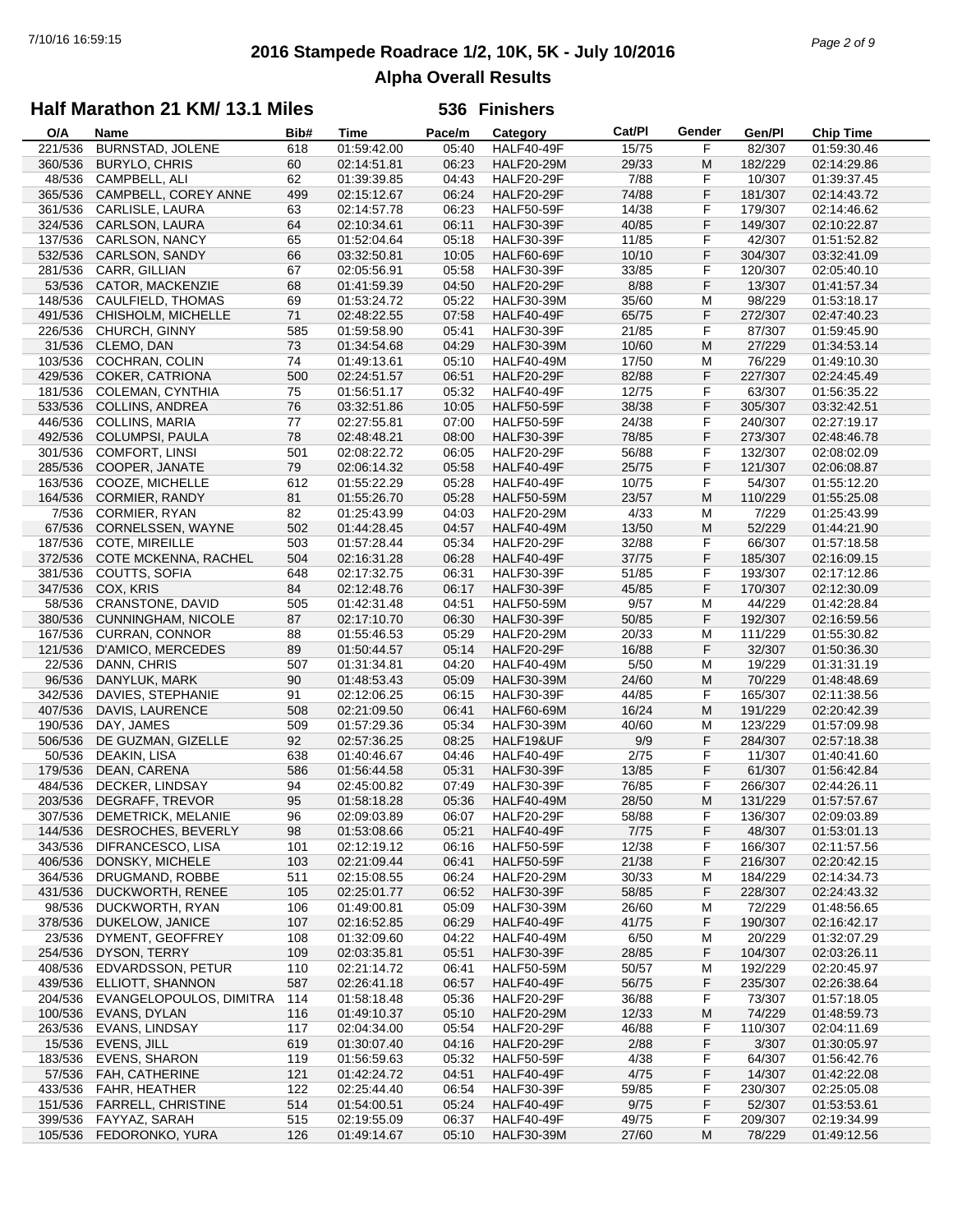## **2016 Stampede Roadrace 1/2, 10K, 5K - July 10/2016** 7/10/16 16:59:15 *Page 3 of 9* **Alpha Overall Results**

## **Half Marathon 21 KM/ 13.1 Miles**

| O/A     | Name                   | Bib# | Time        | Pace/m | Category          | Cat/Pl | Gender | Gen/Pl  | <b>Chip Time</b> |
|---------|------------------------|------|-------------|--------|-------------------|--------|--------|---------|------------------|
| 339/536 | FERGUSON, MEL          | 127  | 02:11:53.57 | 06:15  | <b>HALF30-39F</b> | 43/85  | F      | 162/307 | 02:11:31.52      |
| 299/536 | FILLMORE, JULIE        | 128  | 02:08:20.72 | 06:04  | <b>HALF30-39F</b> | 36/85  | F      | 130/307 | 02:07:46.65      |
| 374/536 | FIR, TANYA             | 129  | 02:16:36.63 | 06:28  | <b>HALF40-49F</b> | 38/75  | F      | 186/307 | 02:16:03.84      |
| 435/536 | FISHER, RILEY          | 130  | 02:26:07.21 | 06:55  | <b>HALF30-39F</b> | 60/85  | F      | 231/307 | 02:25:43.01      |
| 233/536 | FITZGERALD, STEPHANIE  | 131  | 02:01:09.70 | 05:44  | <b>HALF30-39F</b> | 23/85  | F      | 90/307  | 02:00:59.40      |
|         |                        |      |             |        |                   |        |        |         |                  |
| 251/536 | <b>FLEMING, SARAH</b>  | 132  | 02:03:22.42 | 05:50  | <b>HALF20-29F</b> | 44/88  | F      | 102/307 | 02:03:08.76      |
| 199/536 | FOX, RAE               | 620  | 01:58:06.89 | 05:35  | <b>HALF20-29F</b> | 35/88  | F      | 71/307  | 01:57:51.72      |
| 116/536 | FRASER, SUSANNE        | 588  | 01:50:20.34 | 05:13  | <b>HALF20-29F</b> | 14/88  | F      | 29/307  | 01:50:08.14      |
| 392/536 | FREELAND, MARK         | 133  | 02:18:42.37 | 06:34  | <b>HALF40-49M</b> | 45/50  | M      | 190/229 | 02:18:15.55      |
| 430/536 | FREEMAN, GAVIN         | 134  | 02:24:59.82 | 06:52  | <b>HALF50-59M</b> | 54/57  | M      | 203/229 | 02:24:25.87      |
| 192/536 | FREUND, JENNIFER       | 135  | 01:57:42.87 | 05:34  | <b>HALF40-49F</b> | 13/75  | F      | 68/307  | 01:57:40.37      |
| 321/536 | FULLER, ELIZABETH      | 136  | 02:10:25.10 | 06:10  | <b>HALF20-29F</b> | 62/88  | F      | 146/307 | 02:10:07.61      |
| 320/536 | <b>FULLER, REBECCA</b> | 138  | 02:10:25.04 | 06:10  | <b>HALF20-29F</b> | 61/88  | F      | 145/307 | 02:10:07.93      |
| 13/536  | GALBRAITH, JORDAN      | 656  | 01:29:51.74 | 04:15  | <b>HALF30-39M</b> | 4/60   | M      | 11/229  | 01:29:50.70      |
|         |                        |      |             |        |                   |        |        |         |                  |
| 323/536 | GAMACHE, KARINA        | 140  | 02:10:34.52 | 06:11  | <b>HALF30-39F</b> | 39/85  | F      | 148/307 | 02:10:07.41      |
| 496/536 | GARSTAD, TINA          | 142  | 02:50:15.56 | 08:04  | <b>HALF40-49F</b> | 67/75  | F      | 276/307 | 02:49:40.02      |
| 464/536 | GAWLEY, BRYNN          | 143  | 02:32:28.73 | 07:13  | <b>HALF20-29F</b> | 84/88  | F      | 253/307 | 02:32:26.27      |
| 353/536 | GEE, KAREN             | 144  | 02:13:35.27 | 06:19  | <b>HALF40-49F</b> | 36/75  | F      | 174/307 | 02:13:35.27      |
| 382/536 | <b>GERLACH, KARIN</b>  | 146  | 02:17:37.36 | 06:31  | <b>HALF60-69F</b> | 6/10   | F      | 194/307 | 02:17:21.03      |
| 225/536 | <b>GODFREY, EMILY</b>  | 609  | 01:59:52.64 | 05:40  | <b>HALF20-29F</b> | 40/88  | F      | 86/307  | 01:59:45.11      |
| 275/536 | GRAY, KEN              | 150  | 02:05:23.87 | 05:56  | HALF70+M          | 1/2    | M      | 160/229 | 02:05:17.83      |
| 17/536  | GRAY, NEIL             | 151  | 01:30:16.89 | 04:16  | <b>HALF40-49M</b> | 4/50   | M      | 14/229  | 01:30:16.44      |
| 428/536 | <b>GREER, NIKKI</b>    | 516  | 02:24:40.57 | 06:51  | <b>HALF30-39F</b> | 57/85  | F      | 226/307 | 02:24:22.32      |
|         |                        |      |             |        |                   |        |        |         |                  |
| 42/536  | GREGGS, JON            | 152  | 01:38:13.02 | 04:39  | <b>HALF50-59M</b> | 6/57   | M      | 35/229  | 01:38:03.90      |
| 451/536 | <b>GROVES, MEAGHAN</b> | 153  | 02:28:15.99 | 07:01  | <b>HALF30-39F</b> | 66/85  | F      | 245/307 | 02:28:04.63      |
| 449/536 | GUTIERREZ, JENNIFER    | 154  | 02:28:10.18 | 07:01  | <b>HALF30-39F</b> | 64/85  | F      | 243/307 | 02:27:41.61      |
| 325/536 | HAGLUND, JACINTA       | 517  | 02:10:39.19 | 06:11  | <b>HALF40-49F</b> | 30/75  | F      | 150/307 | 02:10:30.28      |
| 14/536  | HAILE, NEGASH          | 155  | 01:30:07.12 | 04:16  | <b>HALF30-39M</b> | $5/60$ | M      | 12/229  | 01:30:04.72      |
| 517/536 | HAJDU, MARIA LUIZA     | 156  | 03:13:24.82 | 09:09  | <b>HALF50-59F</b> | 32/38  | F      | 291/307 | 03:13:24.82      |
| 228/536 | HALL, DEBORAH          | 157  | 02:00:11.12 | 05:41  | <b>HALF40-49F</b> | 18/75  | F      | 88/307  | 01:59:50.78      |
| 186/536 | HALL, LAURA            | 158  | 01:57:27.49 | 05:33  | <b>HALF20-29F</b> | 31/88  | F      | 65/307  | 01:57:16.21      |
| 44/536  | HALL, SARA             | 159  | 01:38:34.46 | 04:40  | HALF19&UF         | 1/9    | F      | 9/307   | 01:38:33.62      |
|         |                        |      |             |        |                   |        |        |         |                  |
| 224/536 | HAMELIN, ROBERTA       | 160  | 01:59:51.98 | 05:40  | <b>HALF30-39F</b> | 20/85  | F      | 85/307  | 01:59:41.93      |
| 170/536 | <b>HAMILTON, KELLE</b> | 621  | 01:55:57.44 | 05:29  | <b>HALF50-59F</b> | 3/38   | F      | 57/307  | 01:55:47.26      |
| 416/536 | HAND, DANA             | 518  | 02:22:06.05 | 06:44  | <b>HALF50-59F</b> | 22/38  | F      | 220/307 | 02:21:39.42      |
| 79/536  | <b>HANLON, PATRICK</b> | 589  | 01:45:57.96 | 05:01  | <b>HALF40-49M</b> | 15/50  | M      | 60/229  | 01:45:54.92      |
| 178/536 | HANNAH, KEITH          | 161  | 01:56:42.59 | 05:31  | HALF60-69M        | 10/24  | M      | 118/229 | 01:56:29.83      |
| 396/536 | HANTZSCH, PATRICIA     | 162  | 02:19:22.89 | 06:36  | <b>HALF60-69F</b> | 7/10   | F      | 206/307 | 02:19:07.63      |
| 230/536 | HARASYM, MICHAEL       | 519  | 02:00:37.26 | 05:42  | <b>HALF50-59M</b> | 33/57  | M      | 142/229 | 02:00:07.70      |
| 376/536 | HARASYM, PATRICIA      | 607  | 02:16:48.88 | 06:29  | <b>HALF50-59F</b> | 17/38  | F      | 188/307 | 02:16:25.84      |
| 259/536 | HARDY, KATHERINE       | 163  | 02:04:28.44 | 05:53  | <b>HALF40-49F</b> | 22/75  | F      | 106/307 | 02:04:14.86      |
| 454/536 | HARKER, HEATHER        | 520  | 02:29:38.92 | 07:05  | <b>HALF50-59F</b> | 25/38  | F      | 248/307 | 02:29:04.16      |
| 70/536  |                        |      |             |        |                   |        |        |         |                  |
|         | HARPER, NATHANIAL      | 164  | 01:44:43.13 | 04:57  | <b>HALF30-39M</b> | 20/60  | M      | 55/229  | 01:44:36.12      |
| 118/536 | <b>HARRIS, ALEX</b>    | 521  | 01:50:27.33 | 05:14  | <b>HALF40-49M</b> | 19/50  | M      | 88/229  | 01:50:19.64      |
| 223/536 | HARTMAN, JO-ANN        | 522  | 01:59:49.74 | 05:40  | <b>HALF40-49F</b> | 17/75  | F      | 84/307  | 01:59:39.78      |
| 72/536  | <b>HASTINGS, ERIN</b>  | 166  | 01:45:02.78 | 04:58  | <b>HALF30-39F</b> | 2/85   | F      | 16/307  | 01:45:00.28      |
| 143/536 | HATHERLY, HOPE         | 167  | 01:52:48.81 | 05:20  | <b>HALF50-59F</b> | 2/38   | F      | 47/307  | 01:52:44.07      |
| 146/536 | <b>HAUGHN, CHRIS</b>   | 523  | 01:53:13.46 | 05:21  | <b>HALF20-29M</b> | 14/33  | M      | 97/229  | 01:53:05.94      |
| 280/536 | HEAL, ANDREA           | 168  | 02:05:50.52 | 05:57  | <b>HALF20-29F</b> | 51/88  | F      | 119/307 | 02:05:43.71      |
| 207/536 | HELMLE, AMANDA         | 524  | 01:58:40.00 | 05:37  | <b>HALF30-39F</b> | 17/85  | F      | 75/307  | 01:58:33.57      |
| 95/536  | HETT, REBECCA          | 622  | 01:48:42.81 | 05:09  | <b>HALF40-49F</b> | 5/75   | F      | 26/307  | 01:48:37.35      |
| 515/536 | HEWITT, KAREN          | 171  | 03:07:05.63 | 08:52  | <b>HALF50-59F</b> | 31/38  | F      | 289/307 | 03:06:48.64      |
| 477/536 | <b>HIGGINS, SHARON</b> | 172  | 02:42:00.39 | 07:40  | <b>HALF60-69F</b> | 9/10   | F      | 261/307 | 02:41:59.50      |
|         | <b>HIGGINS, TOM</b>    |      |             |        |                   |        |        |         |                  |
| 478/536 |                        | 173  | 02:42:00.89 | 07:40  | <b>HALF60-69M</b> | 21/24  | M      | 217/229 | 02:42:00.77      |
| 443/536 | HILLESTAD, TERRI       | 175  | 02:27:20.53 | 06:58  | <b>HALF60-69F</b> | 8/10   | F      | 237/307 | 02:27:03.42      |
| 29/536  | HINKS, DARREN          | 590  | 01:34:08.63 | 04:27  | <b>HALF30-39M</b> | 9/60   | M      | 26/229  | 01:34:07.45      |
| 379/536 | HINSE, CLAIRE          | 176  | 02:17:07.60 | 06:29  | HALF19&UF         | 5/9    | F      | 191/307 | 02:16:45.25      |
| 389/536 | HINSE, MONIQUE         | 177  | 02:18:05.01 | 06:32  | <b>HALF40-49F</b> | 45/75  | F      | 201/307 | 02:17:42.26      |
| 73/536  | HIRD, ANNIE            | 178  | 01:45:05.87 | 04:58  | <b>HALF30-39F</b> | 3/85   | F      | 17/307  | 01:45:03.65      |
| 529/536 | HIRSCHE, JULIE         | 179  | 03:20:38.69 | 09:30  | <b>HALF40-49F</b> | 75/75  | F      | 302/307 | 03:20:25.70      |
| 437/536 | HO, LAI CHING          | 180  | 02:26:16.87 | 06:55  | <b>HALF50-59F</b> | 23/38  | F      | 233/307 | 02:25:45.03      |
| 359/536 | <b>HOBBS, BRIANNE</b>  | 181  | 02:14:47.55 | 06:23  | <b>HALF30-39F</b> | 47/85  | F      | 178/307 | 02:14:19.18      |
| 312/536 | HOCEVAR, LAURA         | 623  | 02:09:45.72 | 06:09  | <b>HALF20-29F</b> | 59/88  | F      | 140/307 | 02:09:18.18      |
|         |                        |      |             |        |                   |        |        |         |                  |
| 35/536  | HOLLINGBURY, ALLEGRA   | 182  | 01:36:14.93 | 04:33  | <b>HALF20-29F</b> | 5/88   | F      | 6/307   | 01:36:13.57      |
| 112/536 | HOLTOM, DEBORAH        | 183  | 01:49:50.71 | 05:12  | <b>HALF60-69F</b> | 1/10   | F      | 28/307  | 01:49:44.39      |
| 135/536 | HONESS, FAREN          | 184  | 01:52:01.83 | 05:18  | <b>HALF20-29F</b> | 21/88  | F      | 40/307  | 01:51:52.64      |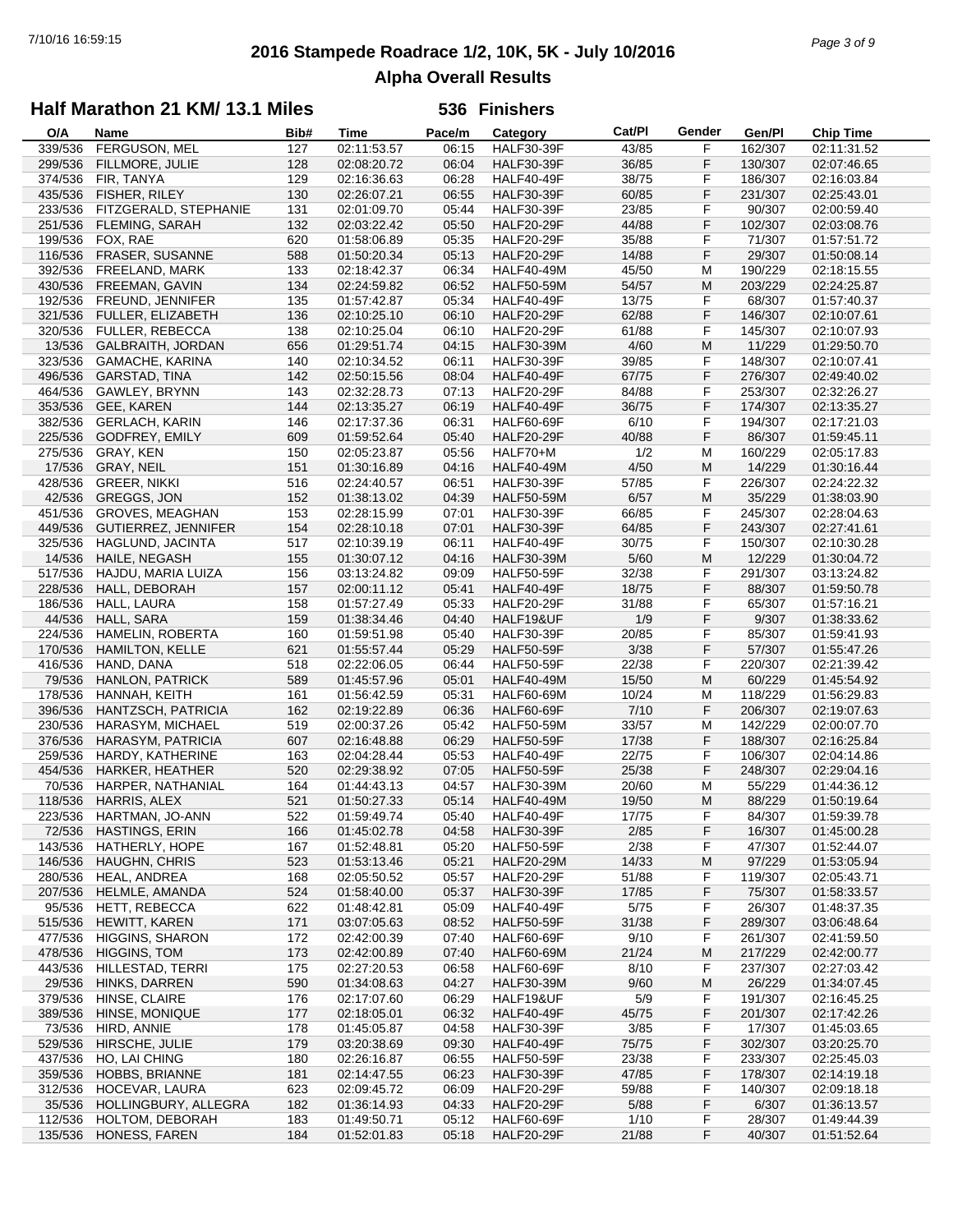## **2016 Stampede Roadrace 1/2, 10K, 5K - July 10/2016** 7/10/16 16:59:15 *Page 4 of 9* **Alpha Overall Results**

### **Half Marathon 21 KM/ 13.1 Miles**

| O/A     | Name                  | Bib# | <b>Time</b> | Pace/m | Category          | Cat/PI | Gender | Gen/Pl  | <b>Chip Time</b>          |
|---------|-----------------------|------|-------------|--------|-------------------|--------|--------|---------|---------------------------|
| 487/536 | HOPWOOD-JONES, DEBBIE | 185  | 02:45:42.59 | 07:51  | <b>HALF50-59F</b> | 27/38  | F      | 269/307 | $\overline{02}$ :45:00.43 |
| 134/536 | <b>HRYNUIK, DALE</b>  | 186  | 01:51:59.19 | 05:18  | <b>HALF60-69M</b> | 9/24   | M      | 95/229  | 01:51:52.95               |
| 30/536  | HSIAO, DORA           | 187  | 01:34:35.37 | 04:28  | <b>HALF20-29F</b> | 3/88   | F      | 4/307   | 01:34:34.67               |
| 473/536 | HUDEMA, ALYSIA        | 525  | 02:36:48.62 | 07:25  | <b>HALF30-39F</b> | 72/85  | F      | 259/307 | 02:36:38.44               |
| 197/536 |                       | 189  | 01:58:04.91 | 05:35  |                   | 12/24  |        | 127/229 |                           |
|         | HUFF, GORDON          |      |             |        | <b>HALF60-69M</b> |        | м      |         | 01:57:50.61               |
| 404/536 | HUSZAR, LEANNA        | 190  | 02:20:42.04 | 06:40  | <b>HALF40-49F</b> | 50/75  | F      | 214/307 | 02:20:29.04               |
| 467/536 | HUSZAR, TYLER         | 191  | 02:33:14.63 | 07:15  | <b>HALF30-39M</b> | 55/60  | M      | 212/229 | 02:33:01.15               |
| 305/536 | HUTCHINSON, LAURIE    | 591  | 02:08:46.23 | 06:06  | <b>HALF50-59F</b> | 10/38  | F      | 135/307 | 02:08:36.05               |
| 212/536 | <b>HYDE, TRISTAN</b>  | 193  | 01:58:54.45 | 05:38  | <b>HALF20-29M</b> | 23/33  | М      | 135/229 | 01:58:37.18               |
| 11/536  | JAMES, LINDSY         | 194  | 01:27:00.07 | 04:07  | <b>HALF30-39F</b> | 1/85   | F      | 2/307   | 01:26:59.50               |
| 176/536 | JANSEN, RICHARD       | 195  | 01:56:25.62 | 05:31  | <b>HALF40-49M</b> | 22/50  | М      | 116/229 | 01:56:12.86               |
| 463/536 | JANZ, TOBIN           | 197  | 02:32:28.26 | 07:13  | <b>HALF20-29M</b> | 32/33  | M      | 211/229 | 02:32:26.51               |
| 283/536 | JOHNSON, CAMERON      | 198  | 02:05:58.71 | 05:58  | <b>HALF30-39M</b> | 44/60  | M      | 163/229 | 02:05:49.74               |
|         |                       |      |             |        |                   |        |        |         |                           |
| 145/536 | JOHNSON, CONNIE       | 199  | 01:53:08.86 | 05:21  | <b>HALF60-69F</b> | 3/10   | F      | 49/307  | 01:53:04.76               |
| 39/536  | JOHNSON, KEN          | 200  | 01:37:23.02 | 04:36  | <b>HALF50-59M</b> | 5/57   | М      | 33/229  | 01:37:21.98               |
| 286/536 | JOHNSON, PERVEEN      | 201  | 02:06:19.39 | 05:59  | <b>HALF40-49F</b> | 26/75  | F      | 122/307 | 02:06:06.13               |
| 318/536 | JOHNSTON, PAUL        | 203  | 02:10:10.69 | 06:10  | <b>HALF50-59M</b> | 46/57  | М      | 175/229 | 02:09:55.52               |
| 83/536  | JONES, TAMARA         | 205  | 01:46:35.31 | 05:03  | <b>HALF30-39F</b> | 6/85   | F      | 21/307  | 01:46:20.20               |
| 149/536 | JOST, OLIVIA          | 206  | 01:53:29.26 | 05:22  | HALF40-49F        | 8/75   | F      | 51/307  | 01:53:22.06               |
| 444/536 | JUAN, VALERIE         | 526  | 02:27:43.53 | 07:00  | <b>HALF30-39F</b> | 61/85  | F      | 238/307 | 02:27:22.06               |
| 294/536 | KAWAISHI, HIROSHI     | 207  | 02:07:23.09 | 06:02  | <b>HALF40-49M</b> | 39/50  | М      | 167/229 | 02:07:07.28               |
|         |                       |      |             |        |                   |        |        |         |                           |
| 160/536 | <b>KEATING, JOHN</b>  | 650  | 01:54:58.83 | 05:26  | <b>HALF20-29M</b> | 18/33  | M      | 107/229 | 01:54:50.62               |
| 346/536 | <b>KEITH, MARGAUX</b> | 208  | 02:12:41.64 | 06:17  | <b>HALF20-29F</b> | 72/88  | F      | 169/307 | 02:12:24.38               |
| 242/536 | KELLETT, TRACY        | 209  | 02:02:28.64 | 05:48  | HALF40-49F        | 21/75  | F      | 97/307  | 02:02:10.19               |
| 244/536 | KIDD, RACHEL          | 527  | 02:02:35.23 | 05:48  | <b>HALF20-29F</b> | 42/88  | F      | 99/307  | 02:02:17.92               |
| 218/536 | KIEFER, ERIN          | 528  | 01:59:32.51 | 05:39  | <b>HALF30-39F</b> | 18/85  | F      | 80/307  | 01:59:24.20               |
| 46/536  | KIELBASINSKI, MATTHEW | 211  | 01:38:50.42 | 04:41  | <b>HALF30-39M</b> | 14/60  | M      | 37/229  | 01:38:47.19               |
| 315/536 | KILFOIL, KARA         | 11   | 02:09:51.52 | 06:09  | HALF40-49F        | 29/75  | F      | 142/307 | 02:09:29.47               |
| 351/536 | KING, JENNIFER        | 212  | 02:13:13.12 | 06:18  | <b>HALF30-39F</b> | 46/85  | F      | 173/307 | 02:12:56.51               |
|         |                       |      |             |        |                   |        | M      |         |                           |
| 74/536  | KING, MARTIN          | 213  | 01:45:05.95 | 04:58  | <b>HALF40-49M</b> | 14/50  |        | 57/229  | 01:44:59.71               |
| 426/536 | KLITZKE, KEVIN        | 215  | 02:24:24.61 | 06:50  | <b>HALF30-39M</b> | 51/60  | M      | 201/229 | 02:23:52.75               |
| 265/536 | KMET, JASON           | 216  | 02:04:35.40 | 05:54  | <b>HALF40-49M</b> | 34/50  | M      | 155/229 | 02:04:19.37               |
| 106/536 | KOENIG, TRAFTON       | 529  | 01:49:15.33 | 05:10  | <b>HALF30-39M</b> | 28/60  | M      | 79/229  | 01:49:04.31               |
| 52/536  | KOLBER, RACHEL        | 530  | 01:41:16.26 | 04:47  | HALF40-49F        | 3/75   | F      | 12/307  | 01:41:15.81               |
| 158/536 | KORNELSON, BRADLY     | 217  | 01:54:55.79 | 05:26  | <b>HALF20-29M</b> | 16/33  | M      | 105/229 | 01:54:47.53               |
| 519/536 | KOSIK, WILMA          | 531  | 03:13:58.60 | 09:11  | <b>HALF50-59F</b> | 33/38  | F      | 293/307 | 03:13:48.08               |
| 436/536 | KOVACS, DEBBIE        | 532  | 02:26:14.04 | 06:55  | HALF40-49F        | 54/75  | F      | 232/307 | 02:26:09.05               |
| 395/536 | KOZEY, LYNDSAY        | 218  | 02:19:18.41 | 06:36  | <b>HALF30-39F</b> | 52/85  | F      | 205/307 | 02:18:48.49               |
|         |                       |      |             |        |                   |        |        |         |                           |
| 452/536 | KUAMOTO, LUCIANA      | 219  | 02:29:10.87 | 07:04  | HALF40-49F        | 59/75  | F      | 246/307 | 02:28:38.47               |
| 66/536  | KUYPER, MAURI         | 221  | 01:44:27.13 | 04:57  | <b>HALF60-69M</b> | 2/24   | M      | 51/229  | 01:44:15.01               |
| 292/536 | KUYPER, SOPHIA        | 222  | 02:06:45.71 | 06:00  | <b>HALF50-59F</b> | 8/38   | F      | 127/307 | 02:06:32.95               |
| 326/536 | KWON, YOUNG-MI        | 223  | 02:10:46.73 | 06:11  | HALF40-49F        | 31/75  | F      | 151/307 | 02:10:30.78               |
| 425/536 | LAFFERTY, ROGER       | 624  | 02:24:13.50 | 06:50  | <b>HALF60-69M</b> | 18/24  | М      | 200/229 | 02:24:09.06               |
| 317/536 | LALLA, ROBERT         | 534  | 02:09:54.76 | 06:09  | <b>HALF30-39M</b> | 46/60  | M      | 174/229 | 02:09:12.06               |
| 237/536 | LALONDE, BRIAN        | 592  | 02:01:51.77 | 05:46  | <b>HALF50-59M</b> | 34/57  | M      | 144/229 | 02:01:28.24               |
| 124/536 | LAM, CHRISTINA        | 625  | 01:50:50.08 | 05:15  | <b>HALF20-29F</b> | 17/88  | F      | 34/307  | 01:50:45.00               |
| 214/536 | LAMBERT, MARK         | 626  | 01:58:57.78 | 05:38  | <b>HALF40-49M</b> | 29/50  | M      | 136/229 | 01:58:57.78               |
|         |                       |      |             |        |                   |        |        |         |                           |
| 422/536 | LAMBERTS, JASON       | 225  | 02:23:54.98 | 06:49  | <b>HALF40-49M</b> | 47/50  | M      | 199/229 | 02:23:26.53               |
| 211/536 | LAMEY, JORDAN         | 226  | 01:58:54.37 | 05:38  | <b>HALF20-29F</b> | 37/88  | F      | 77/307  | 01:58:47.08               |
| 338/536 | LAMOUREUX, ERIN       | 227  | 02:11:52.06 | 06:14  | <b>HALF20-29F</b> | 67/88  | F      | 161/307 | 02:11:24.05               |
| 232/536 | LAPORTE, MARCY        | 228  | 02:00:49.97 | 05:43  | <b>HALF30-39F</b> | 22/85  | F      | 89/307  | 02:00:42.59               |
| 490/536 | LARSEN, LINDSEY       | 229  | 02:48:22.40 | 07:58  | <b>HALF30-39F</b> | 77/85  | F      | 271/307 | 02:47:40.95               |
| 122/536 | LAW, LACEY            | 230  | 01:50:44.84 | 05:14  | <b>HALF30-39F</b> | 9/85   | F      | 33/307  | 01:50:29.89               |
| 462/536 | LAW, RYAN             | 231  | 02:31:54.03 | 07:11  | <b>HALF30-39M</b> | 54/60  | M      | 210/229 | 02:31:47.87               |
| 261/536 | LAW, STEPHANIE        | 232  | 02:04:29.60 | 05:53  | <b>HALF30-39F</b> | 29/85  | F      | 108/307 | 02:04:02.77               |
| 239/536 | LEDENE, LANA          | 535  | 02:02:11.71 | 05:47  | HALF40-49F        | 20/75  | F      | 95/307  | 02:02:00.17               |
|         |                       |      |             |        |                   |        |        |         |                           |
| 108/536 | LEE, ALAN             | 536  | 01:49:20.91 | 05:10  | <b>HALF40-49M</b> | 18/50  | M      | 81/229  | 01:48:59.94               |
| 411/536 | LEE, DENNIS           | 233  | 02:21:28.95 | 06:42  | <b>HALF60-69M</b> | 17/24  | M      | 194/229 | 02:20:57.58               |
| 25/536  | LEE, MORLEY           | 234  | 01:33:05.49 | 04:24  | <b>HALF50-59M</b> | 4/57   | М      | 22/229  | 01:33:04.45               |
| 485/536 | LEE, TERRY            | 235  | 02:45:23.40 | 07:50  | HALF50-59F        | 26/38  | F      | 267/307 | 02:45:14.69               |
| 300/536 | LINSLEY, SHELBY       | 537  | 02:08:21.13 | 06:04  | <b>HALF20-29F</b> | 55/88  | F      | 131/307 | 02:05:52.93               |
| 319/536 | LISCHAK, KATRINA      | 238  | 02:10:12.79 | 06:10  | <b>HALF20-29F</b> | 60/88  | F      | 144/307 | 02:09:47.34               |
| 310/536 | LOCKWOOD, MELANIE     | 239  | 02:09:13.33 | 06:07  | HALF19&UF         | 3/9    | F      | 138/307 | 02:08:53.23               |
| 453/536 | LOCKYER, REBECCA      | 240  | 02:29:14.16 | 07:04  | <b>HALF40-49F</b> | 60/75  | F      | 247/307 | 02:28:44.02               |
| 289/536 | LUCKEVICH, BOJANA     | 627  | 02:06:27.69 | 05:59  | <b>HALF20-29F</b> | 52/88  | F      | 124/307 | 02:06:11.20               |
|         |                       | 242  | 02:03:04.44 |        | <b>HALF50-59M</b> |        | M      | 148/229 | 02:02:41.59               |
|         | 248/536 LUMLEY, BILL  |      |             | 05:49  |                   | 37/57  |        |         |                           |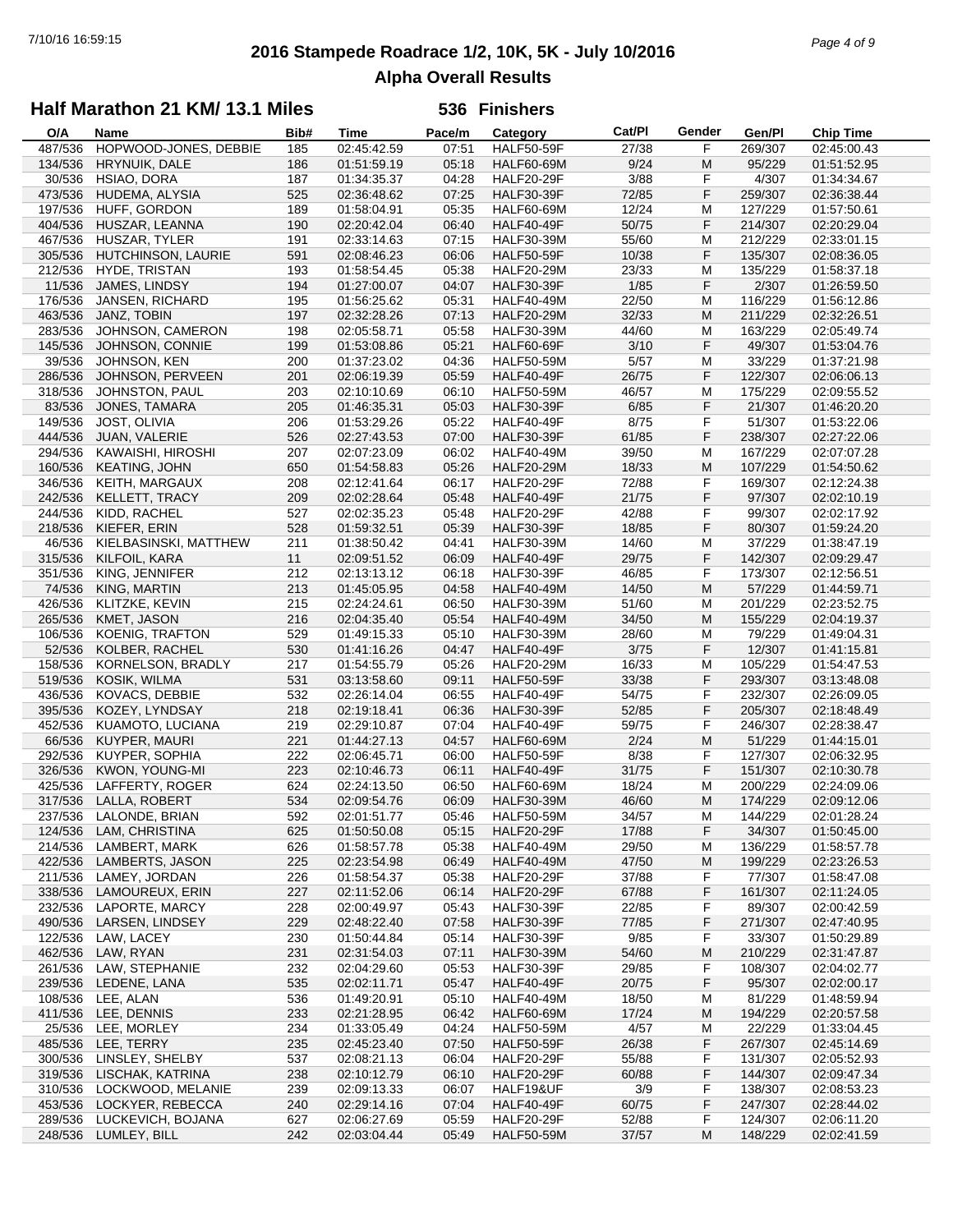## **2016 Stampede Roadrace 1/2, 10K, 5K - July 10/2016** 7/10/16 16:59:16 *Page 5 of 9* **Alpha Overall Results**

### **Half Marathon 21 KM/ 13.1 Miles**

| O/A     | <b>Name</b>             | Bib# | <b>Time</b> | Pace/m | Category          | Cat/PI | Gender | Gen/PI  | <b>Chip Time</b> |
|---------|-------------------------|------|-------------|--------|-------------------|--------|--------|---------|------------------|
| 177/536 | LUYANDO, GERARDO        | 538  | 01:56:39.07 | 05:31  | <b>HALF40-49M</b> | 23/50  | M      | 117/229 | 01:56:21.42      |
| 260/536 | LYLE, DIANNE            | 243  | 02:04:29.30 | 05:53  | <b>HALF40-49F</b> | 23/75  | F      | 107/307 | 02:04:09.53      |
| 86/536  | MACCANNELL, DONALD      | 244  | 01:47:17.65 | 05:05  | <b>HALF30-39M</b> | 22/60  | M      | 64/229  | 01:47:06.03      |
| 472/536 | MACDONALD, JOSEPH       | 245  | 02:36:28.91 | 07:24  | <b>HALF50-59M</b> | 55/57  | M      | 214/229 | 02:36:27.73      |
|         |                         |      |             | 07:14  |                   |        | F      |         |                  |
| 465/536 | MACKIE, BREANNA         | 639  | 02:32:51.43 |        | HALF19&UF         | 7/9    |        | 254/307 | 02:32:46.44      |
| 494/536 | MACKIE, KYLA            | 640  | 02:50:04.51 | 08:03  | HALF19&UF         | 8/9    | F      | 274/307 | 02:49:59.20      |
| 495/536 | MACKIE, MICHELLE        | 641  | 02:50:04.57 | 08:03  | HALF40-49F        | 66/75  | F      | 275/307 | 02:49:58.96      |
| 56/536  | MACKIE, PAT             | 539  | 01:42:24.49 | 04:51  | <b>HALF40-49M</b> | 10/50  | M      | 43/229  | 01:42:13.47      |
| 287/536 | MACKINNON, BOBBIE       | 246  | 02:06:24.71 | 05:59  | HALF40-49F        | 27/75  | F      | 123/307 | 02:06:06.92      |
| 288/536 | <b>MACKINNON, BRUCE</b> | 247  | 02:06:24.79 | 05:59  | <b>HALF50-59M</b> | 44/57  | M      | 165/229 | 02:06:06.33      |
| 173/536 | MACLEOD, KARI           | 248  | 01:56:19.09 | 05:30  | <b>HALF20-29F</b> | 30/88  | F      | 60/307  | 01:56:06.89      |
| 142/536 | <b>MACLEOD, NIKKI</b>   | 249  | 01:52:39.31 | 05:20  | <b>HALF20-29F</b> | 24/88  | F      | 46/307  | 01:52:26.87      |
| 306/536 | MACPHERSON, ANDREW      | 250  | 02:08:50.13 | 06:06  | <b>HALF40-49M</b> | 40/50  | M      | 171/229 | 02:08:26.66      |
| 41/536  | MAGNAYON, BRYAN         | 252  | 01:37:59.73 | 04:38  | <b>HALF30-39M</b> | 12/60  | M      | 34/229  | 01:37:57.79      |
|         |                         |      |             |        |                   |        | M      |         |                  |
| 27/536  | MAILLET, MARTIN         | 253  | 01:33:43.77 | 04:26  | <b>HALF30-39M</b> | 7/60   |        | 24/229  | 01:33:41.76      |
| 471/536 | MALIK, SAMREEN          | 254  | 02:35:47.68 | 07:22  | <b>HALF30-39F</b> | 71/85  | F      | 258/307 | 02:35:46.81      |
| 128/536 | MALTBY, MARK            | 255  | 01:51:28.05 | 05:16  | <b>HALF30-39M</b> | 33/60  | M      | 93/229  | 01:51:11.44      |
| 284/536 | MALTSEV, MICHAEL        | 256  | 02:06:06.64 | 05:58  | <b>HALF40-49M</b> | 37/50  | M      | 164/229 | 02:06:04.62      |
| 247/536 | MARCIANO, URI           | 633  | 02:03:03.38 | 05:49  | <b>HALF50-59M</b> | 36/57  | M      | 147/229 | 02:03:03.30      |
| 486/536 | MARSHALL, ANA PAULA     | 258  | 02:45:41.81 | 07:51  | <b>HALF40-49F</b> | 64/75  | F      | 268/307 | 02:45:09.49      |
| 423/536 | <b>MARTENS, RACHEL</b>  | 642  | 02:24:01.94 | 06:49  | <b>HALF20-29F</b> | 81/88  | F      | 224/307 | 02:23:32.97      |
| 470/536 | MARTINEAU, LEE          | 260  | 02:34:21.71 | 07:18  | <b>HALF30-39M</b> | 56/60  | M      | 213/229 | 02:33:59.54      |
| 81/536  | MASKELL, DAVE           | 261  | 01:46:24.32 | 05:02  | HALF60-69M        | 4/24   | M      | 61/229  | 01:46:19.82      |
| 274/536 | MASSINA, SEAN           | 262  | 02:05:19.68 | 05:56  | <b>HALF30-39M</b> | 43/60  | M      | 159/229 | 02:05:07.66      |
| 208/536 | MCARTHUR, SCOTT         | 263  | 01:58:44.60 | 05:37  |                   | 29/57  | M      | 133/229 | 01:58:36.61      |
|         |                         |      |             |        | <b>HALF50-59M</b> |        |        |         |                  |
| 168/536 | MCCAFFREY, JAMES        | 264  | 01:55:46.80 | 05:29  | <b>HALF20-29M</b> | 21/33  | M      | 112/229 | 01:55:31.54      |
| 195/536 | MCCLELLAND, MORGAN      | 265  | 01:58:01.50 | 05:35  | <b>HALF20-29F</b> | 34/88  | F      | 70/307  | 01:57:03.53      |
| 344/536 | <b>MCCORMICK, SHAE</b>  | 267  | 02:12:39.74 | 06:17  | <b>HALF20-29F</b> | 70/88  | F      | 167/307 | 02:12:37.80      |
| 421/536 | MCDONALD, JOHN          | 268  | 02:23:49.04 | 06:48  | <b>HALF50-59M</b> | 52/57  | M      | 198/229 | 02:23:11.22      |
| 117/536 | MCDOUGALL, ERIN         | 610  | 01:50:21.63 | 05:13  | <b>HALF20-29F</b> | 15/88  | F      | 30/307  | 01:50:09.25      |
| 102/536 | MCDOUGALL, KAYLA        | 540  | 01:49:13.42 | 05:10  | <b>HALF20-29F</b> | 13/88  | F      | 27/307  | 01:49:06.96      |
| 377/536 | MCDUFFIE, NICOLA        | 643  | 02:16:52.51 | 06:29  | <b>HALF40-49F</b> | 40/75  | F      | 189/307 | 02:16:25.88      |
| 119/536 | MCGILL, TOM             | 634  | 01:50:36.34 | 05:14  | <b>HALF30-39M</b> | 32/60  | M      | 89/229  | 01:50:33.12      |
| 427/536 | MCGUIRE, PADDY          | 541  | 02:24:40.19 | 06:51  | <b>HALF50-59M</b> | 53/57  | M      | 202/229 | 02:24:15.14      |
| 222/536 | MCINNES, BRENDA         | 269  | 01:59:44.39 | 05:40  | HALF40-49F        | 16/75  | F      | 83/307  | 01:59:34.99      |
| 111/536 | MCINNES, JOHN           | 270  | 01:49:50.52 | 05:12  | <b>HALF50-59M</b> | 16/57  | M      | 84/229  | 01:49:41.55      |
| 110/536 | MCINNIS, GERARD         | 271  | 01:49:45.91 | 05:12  | <b>HALF50-59M</b> | 15/57  | M      | 83/229  | 01:49:31.64      |
|         |                         |      |             | 05:13  |                   |        |        |         |                  |
| 115/536 | MCINNIS, JOEL           | 628  | 01:50:12.46 |        | <b>HALF20-29M</b> | 13/33  | M      | 87/229  | 01:49:58.26      |
| 65/536  | MCKAY, RAYMOND          | 273  | 01:44:18.83 | 04:56  | <b>HALF50-59M</b> | 11/57  | M      | 50/229  | 01:44:17.21      |
| 217/536 | MCKENNA, PHILIP         | 542  | 01:59:16.72 | 05:39  | <b>HALF40-49M</b> | 30/50  | M      | 138/229 | 01:58:54.67      |
| 91/536  | MCLEAN, DOUG            | 275  | 01:47:57.94 | 05:07  | HALF60-69M        | 6/24   | M      | 68/229  | 01:47:53.92      |
| 219/536 | MCLELLAN, LAUREN        | 276  | 01:59:32.86 | 05:39  | <b>HALF30-39F</b> | 19/85  | F      | 81/307  | 01:59:23.89      |
| 432/536 | MCNEIL, HANNAH          | 543  | 02:25:42.75 | 06:54  | <b>HALF20-29F</b> | 83/88  | F      | 229/307 | 02:25:19.42      |
| 455/536 | MCNEIL, RHONDA          | 278  | 02:29:49.47 | 07:06  | <b>HALF40-49F</b> | 61/75  | F      | 249/307 | 02:29:14.83      |
| 18/536  | MCNUTT, TODD            | 279  | 01:30:32.10 | 04:17  | <b>HALF50-59M</b> | 1/57   | M      | 15/229  | 01:30:31.92      |
| 383/536 | MEAD, THERESA           | 280  | 02:17:39.74 | 06:31  | <b>HALF40-49F</b> | 42/75  | F      | 195/307 | 02:17:15.68      |
| 420/536 | MELEKH, GANNA           | 281  | 02:23:39.77 | 06:48  | <b>HALF30-39F</b> | 56/85  | F      | 223/307 | 02:23:08.71      |
| 534/536 | MEYER, RUSSELL          | 544  | 03:37:21.32 | 10:18  | <b>HALF60-69M</b> | 24/24  | M      | 229/229 | 03:37:18.91      |
| 97/536  | <b>MEYERS, RYAN</b>     | 593  | 01:48:55.47 | 05:09  | <b>HALF30-39M</b> | 25/60  | м      | 71/229  | 01:48:49.43      |
| 71/536  | MIDDLETON, REID         | 283  | 01:44:46.55 | 04:57  | <b>HALF50-59M</b> | 12/57  | M      | 56/229  | 01:44:42.46      |
|         |                         |      |             |        |                   |        |        |         |                  |
| 530/536 | MIERAU, CAM             | 284  | 03:20:38.95 | 09:30  | <b>HALF40-49M</b> | 50/50  | M      | 228/229 | 03:20:26.69      |
| 355/536 | MIESZKALSKI, TED        | 594  | 02:13:49.50 | 06:20  | <b>HALF50-59M</b> | 47/57  | M      | 180/229 | 02:13:23.49      |
| 215/536 | MIGLIARESE, ANGELO      | 285  | 01:59:01.78 | 05:38  | <b>HALF50-59M</b> | 31/57  | M      | 137/229 | 01:58:40.11      |
| 255/536 | MILBURY, DAWSON         | 286  | 02:04:11.24 | 05:53  | <b>HALF50-59M</b> | 39/57  | M      | 151/229 | 02:03:44.53      |
| 505/536 | MILLER, KAREN           | 288  | 02:56:03.05 | 08:20  | HALF30-39F        | 81/85  | F      | 283/307 | 02:55:57.65      |
| 348/536 | MILLETTE, ASHLEY        | 289  | 02:12:48.76 | 06:17  | <b>HALF20-29F</b> | 73/88  | F      | 171/307 | 02:12:30.77      |
| 59/536  | MILLS, THOMAS           | 290  | 01:42:33.50 | 04:51  | <b>HALF20-29M</b> | 7/33   | M      | 45/229  | 01:42:26.12      |
| 140/536 | MINOVITCH, JESSICA      | 545  | 01:52:28.87 | 05:19  | <b>HALF30-39F</b> | 12/85  | F      | 44/307  | 01:52:15.77      |
| 397/536 | MONTEIRO, CHARMAINE     | 292  | 02:19:28.93 | 06:36  | <b>HALF50-59F</b> | 18/38  | F      | 207/307 | 02:18:54.10      |
| 387/536 | MONTGOMERY, LISA        | 293  | 02:17:56.53 | 06:32  | <b>HALF40-49F</b> | 44/75  | F      | 199/307 | 02:17:27.29      |
| 43/536  | MONTOYA, MICHELLE       | 294  | 01:38:15.26 | 04:39  | <b>HALF20-29F</b> | 6/88   | F      | 8/307   | 01:38:14.62      |
| 241/536 | MOORE, BETTY            | 595  | 02:02:24.24 | 05:48  | <b>HALF50-59F</b> | 5/38   | F      | 96/307  | 02:02:08.01      |
|         |                         |      |             |        |                   |        |        |         |                  |
| 240/536 | MOORE, RANDY            | 596  | 02:02:23.70 | 05:48  | <b>HALF50-59M</b> | 35/57  | M      | 145/229 | 02:02:06.43      |
| 363/536 | <b>MOORMAN, MATT</b>    | 546  | 02:15:00.99 | 06:23  | <b>HALF50-59M</b> | 48/57  | M      | 183/229 | 02:14:45.88      |
| 161/536 | MOORMAN, PETER          | 547  | 01:55:03.30 | 05:27  | <b>HALF20-29M</b> | 19/33  | M      | 108/229 | 01:54:47.59      |
| 349/536 | MORRISH, ALICIA         | 296  | 02:12:50.65 | 06:17  | <b>HALF40-49F</b> | 35/75  | F      | 172/307 | 02:12:23.28      |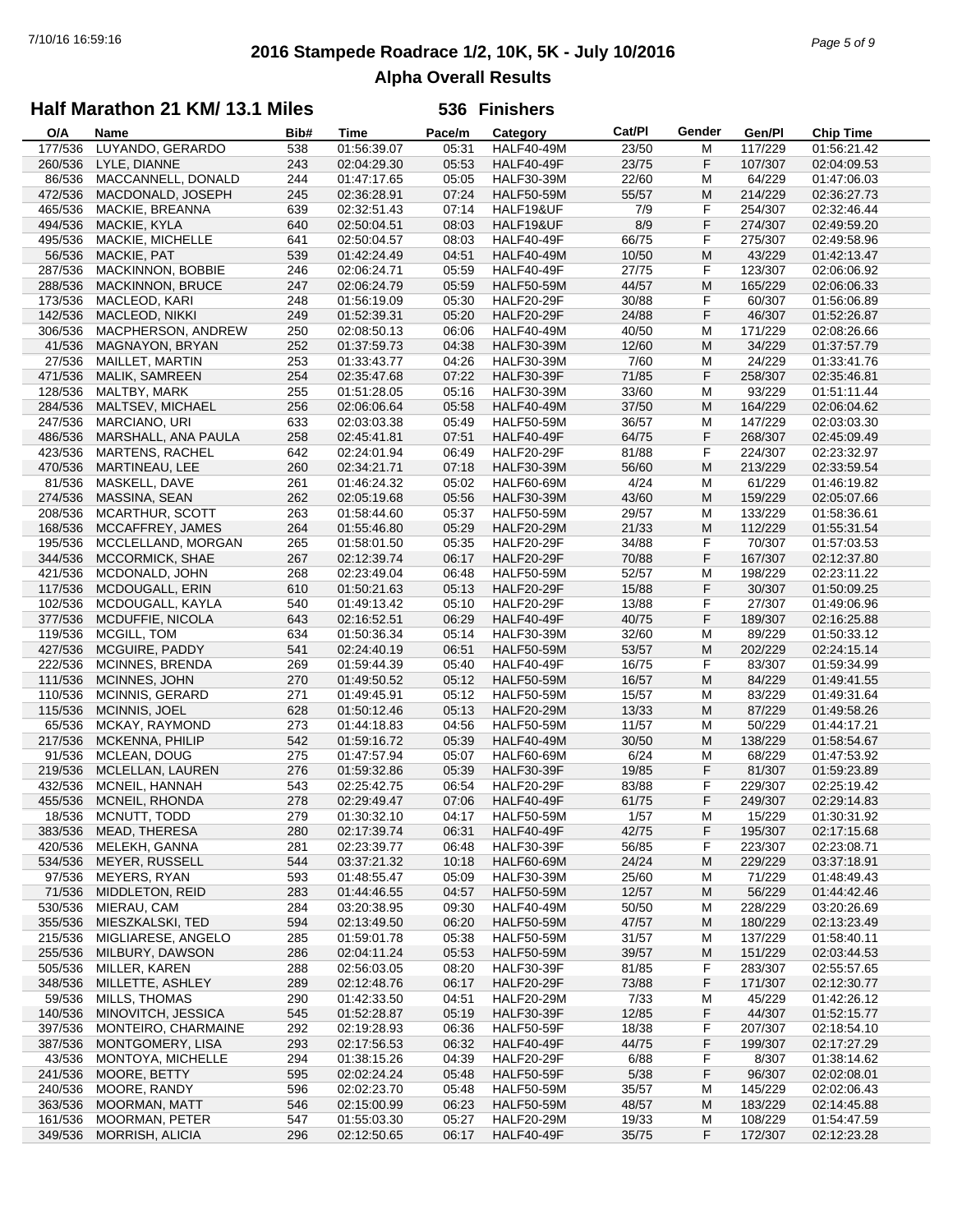## **2016 Stampede Roadrace 1/2, 10K, 5K - July 10/2016** 7/10/16 16:59:16 *Page 6 of 9* **Alpha Overall Results**

### **Half Marathon 21 KM/ 13.1 Miles**

| O/A     | Name                   | Bib# | Time        | Pace/m | Category          | Cat/PI | Gender    | Gen/Pl  | <b>Chip Time</b> |
|---------|------------------------|------|-------------|--------|-------------------|--------|-----------|---------|------------------|
| 350/536 | <b>MORRISH, IAIN</b>   | 297  | 02:12:50.93 | 06:17  | <b>HALF40-49M</b> | 42/50  | М         | 178/229 | 02:12:23.82      |
| 246/536 | MOSQUEIRA, MARIANA     | 298  | 02:03:01.39 | 05:49  | <b>HALF20-29F</b> | 43/88  | F         | 100/307 | 02:02:55.35      |
| 202/536 | MOYNIHAN, PAUL         | 299  | 01:58:17.18 | 05:36  | <b>HALF50-59M</b> | 27/57  | M         | 130/229 | 01:58:05.74      |
| 252/536 | MRAZ, KATHERINE        | 300  | 02:03:30.22 | 05:51  | <b>HALF20-29F</b> | 45/88  | F         | 103/307 | 02:03:04.55      |
| 94/536  | MUENCHRATH, DAWN       | 301  | 01:48:32.62 | 05:08  | <b>HALF20-29F</b> | 12/88  | F         | 25/307  | 01:48:26.69      |
| 405/536 | MULDOON, KELSEY        | 302  | 02:20:45.95 | 06:40  | <b>HALF20-29F</b> | 79/88  | F         | 215/307 | 02:20:21.75      |
| 385/536 | MULLOY, TARA           | 303  | 02:17:54.82 | 06:32  | <b>HALF20-29F</b> | 75/88  | F         | 197/307 | 02:17:38.53      |
| 503/536 | MULROONEY, DARYLE      | 304  | 02:55:46.80 | 08:19  | <b>HALF40-49F</b> | 70/75  | F         | 282/307 | 02:55:22.28      |
| 268/536 | MULVIHILL, TERRY       | 305  | 02:04:50.93 | 05:55  | <b>HALF50-59M</b> | 42/57  | M         | 156/229 | 02:04:26.55      |
| 282/536 | MUNDY, GARY            | 306  | 02:05:57.05 | 05:58  | <b>HALF40-49M</b> | 36/50  | M         | 162/229 | 02:05:40.55      |
| 272/536 | MUNRO, REID            | 307  | 02:05:15.57 | 05:56  | <b>HALF20-29M</b> | 26/33  | M         | 158/229 | 02:04:57.78      |
|         |                        |      |             |        | <b>HALF20-29F</b> |        | F         |         |                  |
| 273/536 | MUNRO, TANIS           | 308  | 02:05:15.83 | 05:56  |                   | 48/88  |           | 115/307 | 02:04:58.04      |
| 309/536 | NAGY, NICOLE           | 311  | 02:09:10.36 | 06:07  | <b>HALF40-49F</b> | 28/75  | F         | 137/307 | 02:08:47.07      |
| 194/536 | NARANG, PRETUM         | 312  | 01:57:57.24 | 05:35  | <b>HALF30-39M</b> | 41/60  | M         | 125/229 | 01:57:41.13      |
| 336/536 | NARANJO, VAL           | 548  | 02:11:47.82 | 06:14  | <b>HALF20-29F</b> | 66/88  | F         | 159/307 | 02:11:24.53      |
| 493/536 | NARDONE, CRAIG         | 313  | 02:49:53.30 | 08:03  | <b>HALF60-69M</b> | 22/24  | M         | 220/229 | 02:49:46.58      |
| 141/536 | NEILL, JACQUELINE      | 314  | 01:52:30.04 | 05:19  | <b>HALF40-49F</b> | 6/75   | F         | 45/307  | 01:52:24.21      |
| 468/536 | NELSON, JENNIFER       | 549  | 02:34:07.22 | 07:18  | <b>HALF40-49F</b> | 62/75  | F         | 256/307 | 02:33:33.90      |
| 384/536 | NEMECEK, ANDREA        | 316  | 02:17:39.89 | 06:31  | <b>HALF40-49F</b> | 43/75  | F         | 196/307 | 02:17:15.82      |
| 180/536 | NEWLAND, JESSICA       | 317  | 01:56:45.06 | 05:31  | HALF19&UF         | 2/9    | F         | 62/307  | 01:56:23.39      |
| 201/536 | NEWLAND, MATT          | 318  | 01:58:08.30 | 05:35  | <b>HALF40-49M</b> | 27/50  | M         | 129/229 | 01:58:02.84      |
| 358/536 | NICHOLS, LEAH          | 320  | 02:14:23.24 | 06:22  | <b>HALF50-59F</b> | 13/38  | F         | 177/307 | 02:14:09.66      |
| 189/536 | NIERADKA, ABIGAIL      | 321  | 01:57:29.06 | 05:34  | <b>HALF20-29F</b> | 33/88  | F         | 67/307  | 01:57:11.25      |
| 156/536 | NISHIDA, MASAYUKI      | 629  | 01:54:36.06 | 05:25  | <b>HALF30-39M</b> | 37/60  | M         | 103/229 | 01:54:25.70      |
| 132/536 | NOLAN, TAMI            | 324  | 01:51:48.95 | 05:17  | <b>HALF30-39F</b> | 10/85  | F         | 38/307  | 01:51:39.64      |
| 475/536 | O CONNELL, MICK        | 326  | 02:37:37.92 | 07:28  | <b>HALF30-39M</b> | 58/60  | M         | 216/229 | 02:37:28.19      |
| 113/536 | O'CALLAGHAN, AIDAN     | 327  | 01:50:05.84 | 05:13  | <b>HALF30-39M</b> | 31/60  | M         | 85/229  | 01:49:57.44      |
| 152/536 | O'GRADY, PAUL          | 328  | 01:54:05.30 | 05:24  | <b>HALF30-39M</b> | 36/60  | M         | 100/229 | 01:53:52.10      |
| 253/536 | OBRIEN, DAVID          | 329  | 02:03:34.29 | 05:51  | <b>HALF50-59M</b> | 38/57  | M         | 150/229 | 02:03:18.78      |
| 489/536 | OGDEN, DONALD          | 330  | 02:48:01.82 | 07:57  | <b>HALF50-59M</b> | 56/57  | M         | 219/229 | 02:47:58.02      |
|         |                        |      |             |        |                   |        |           |         |                  |
| 329/536 | OGILVIE, KAREN         | 331  | 02:10:53.14 | 06:12  | <b>HALF20-29F</b> | 65/88  | F         | 154/307 | 02:10:30.01      |
| 166/536 | OGRODNIK, NATALIA      | 332  | 01:55:45.04 | 05:29  | <b>HALF20-29F</b> | 27/88  | F         | 56/307  | 01:55:41.42      |
| 269/536 | OMAN, SANDY            | 333  | 02:04:51.25 | 05:55  | <b>HALF50-59F</b> | 7/38   | F         | 113/307 | 02:04:30.90      |
| 6/536   | ONG, SIMON             | 334  | 01:24:38.30 | 04:00  | <b>HALF20-29M</b> | 3/33   | M         | 6/229   | 01:24:38.05      |
| 400/536 | ORIEL, CHRISTINE       | 335  | 02:20:06.37 | 06:38  | <b>HALF30-39F</b> | 53/85  | F         | 210/307 | 02:19:38.60      |
| 409/536 | OTTENBREIT, TERESA     | 550  | 02:21:26.87 | 06:42  | HALF19&UF         | 6/9    | F         | 217/307 | 02:20:58.68      |
| 415/536 | OTUECHERE, VICTOR      | 597  | 02:22:03.78 | 06:43  | <b>HALF30-39M</b> | 50/60  | M         | 196/229 | 02:21:30.20      |
| 125/536 | OVEREND, BILL          | 336  | 01:51:10.02 | 05:16  | <b>HALF50-59M</b> | 18/57  | M         | 91/229  | 01:50:58.10      |
| 127/536 | OWEL, THEO             | 337  | 01:51:13.00 | 05:16  | <b>HALF50-59M</b> | 19/57  | M         | 92/229  | 01:51:09.50      |
| 516/536 | OYSTRECK, TERESA       | 598  | 03:12:28.86 | 09:07  | <b>HALF40-49F</b> | 71/75  | F         | 290/307 | 03:12:19.97      |
| 165/536 | PAGE, STACEY           | 339  | 01:55:30.49 | 05:28  | HALF40-49F        | 11/75  | F         | 55/307  | 01:55:20.03      |
| 276/536 | PAO, WING YI           | 340  | 02:05:37.26 | 05:57  | <b>HALF20-29F</b> | 49/88  | F         | 116/307 | 02:05:19.61      |
| 457/536 | PARKER, JENNIFER       | 599  | 02:30:23.76 | 07:07  | <b>HALF30-39F</b> | 67/85  | F         | 250/307 | 02:28:18.07      |
| 49/536  | PARR, CHAD             | 341  | 01:39:48.65 | 04:43  | <b>HALF30-39M</b> | 15/60  | M         | 39/229  | 01:39:47.61      |
| 138/536 | PEAKE, ROB             | 551  | 01:52:07.13 | 05:18  | <b>HALF40-49M</b> | 20/50  | M         | 96/229  | 01:51:59.75      |
| 356/536 | PETCH, SUSAN           | 644  | 02:14:11.22 | 06:21  | <b>HALF60-69F</b> | $5/10$ | F         | 176/307 | 02:14:00.28      |
| 33/536  | PHELAN, CIAN           | 552  | 01:35:45.08 | 04:32  | <b>HALF20-29M</b> | 6/33   | M         | 29/229  | 01:35:40.34      |
| 47/536  | PHIPPS, STEVEN         | 343  | 01:39:19.41 | 04:42  | <b>HALF50-59M</b> | 7/57   | M         | 38/229  | 01:39:00.17      |
| 210/536 | PISO, CAL              | 553  | 01:58:52.26 | 05:38  | <b>HALF50-59M</b> | 30/57  | м         | 134/229 | 01:58:35.65      |
| 104/536 | PLANA, ROY             | 345  | 01:49:13.69 | 05:10  | <b>HALF60-69M</b> | 7/24   | M         | 77/229  | 01:49:05.48      |
| 417/536 | PODADOR, TOBY          | 635  | 02:22:58.31 | 06:46  | <b>HALF40-49M</b> | 46/50  | M         | 197/229 | 02:22:44.83      |
| 328/536 | POLL, NATASHA          | 346  | 02:10:52.13 | 06:12  | <b>HALF30-39F</b> | 41/85  | F         | 153/307 | 02:10:25.54      |
| 234/536 | POOLE, AMBER           | 347  | 02:01:33.34 | 05:45  | <b>HALF30-39F</b> | 24/85  | F         | 91/307  | 02:00:59.02      |
| 458/536 | PORRAS, RAPHAEL        | 655  | 02:30:39.69 | 07:08  | <b>HALF30-39M</b> | 53/60  | M         | 208/229 | 02:30:19.16      |
|         | POSTNEKOFF, TRAVIS     |      |             |        |                   |        |           |         |                  |
| 78/536  |                        | 349  | 01:45:47.97 | 05:00  | <b>HALF20-29M</b> | 9/33   | M         | 59/229  | 01:45:42.83      |
| 271/536 | <b>QUACH, KIMBERLY</b> | 350  | 02:05:12.26 | 05:56  | <b>HALF20-29F</b> | 47/88  | F         | 114/307 | 02:04:59.76      |
| 131/536 | QUAPP, DOREEN          | 351  | 01:51:46.36 | 05:17  | <b>HALF60-69F</b> | 2/10   | F         | 37/307  | 01:51:41.98      |
| 157/536 | RANA, GORAV            | 353  | 01:54:40.77 | 05:26  | <b>HALF20-29M</b> | 15/33  | M         | 104/229 | 01:54:36.65      |
| 476/536 | RANSOME, AMANDA        | 354  | 02:41:36.91 | 07:39  | <b>HALF20-29F</b> | 85/88  | F         | 260/307 | 02:41:01.95      |
| 447/536 | RAVENHILL, LEANNE      | 355  | 02:27:56.59 | 07:00  | HALF40-49F        | 58/75  | F         | 241/307 | 02:27:21.50      |
| 291/536 | RAWSON, JEN            | 356  | 02:06:42.88 | 06:00  | <b>HALF20-29F</b> | 53/88  | F         | 126/307 | 02:06:22.99      |
| 171/536 | REABURN, JACQUI        | 651  | 01:56:02.76 | 05:29  | <b>HALF20-29F</b> | 28/88  | F         | 58/307  | 01:55:48.49      |
| 393/536 | <b>REABURN, TARA</b>   | 357  | 02:19:05.31 | 06:35  | HALF40-49F        | 47/75  | F         | 203/307 | 02:18:30.27      |
| 267/536 | <b>REFVIK, LAUREN</b>  | 358  | 02:04:40.78 | 05:54  | <b>HALF30-39F</b> | 31/85  | F         | 112/307 | 02:04:27.03      |
| 213/536 | REILANDER, SHANA       | 359  | 01:58:57.47 | 05:38  | <b>HALF20-29F</b> | 38/88  | F         | 78/307  | 01:58:49.66      |
| 99/536  | RENNER, KURT           | 360  | 01:49:05.86 | 05:10  | <b>HALF50-59M</b> | 13/57  | ${\sf M}$ | 73/229  | 01:48:57.86      |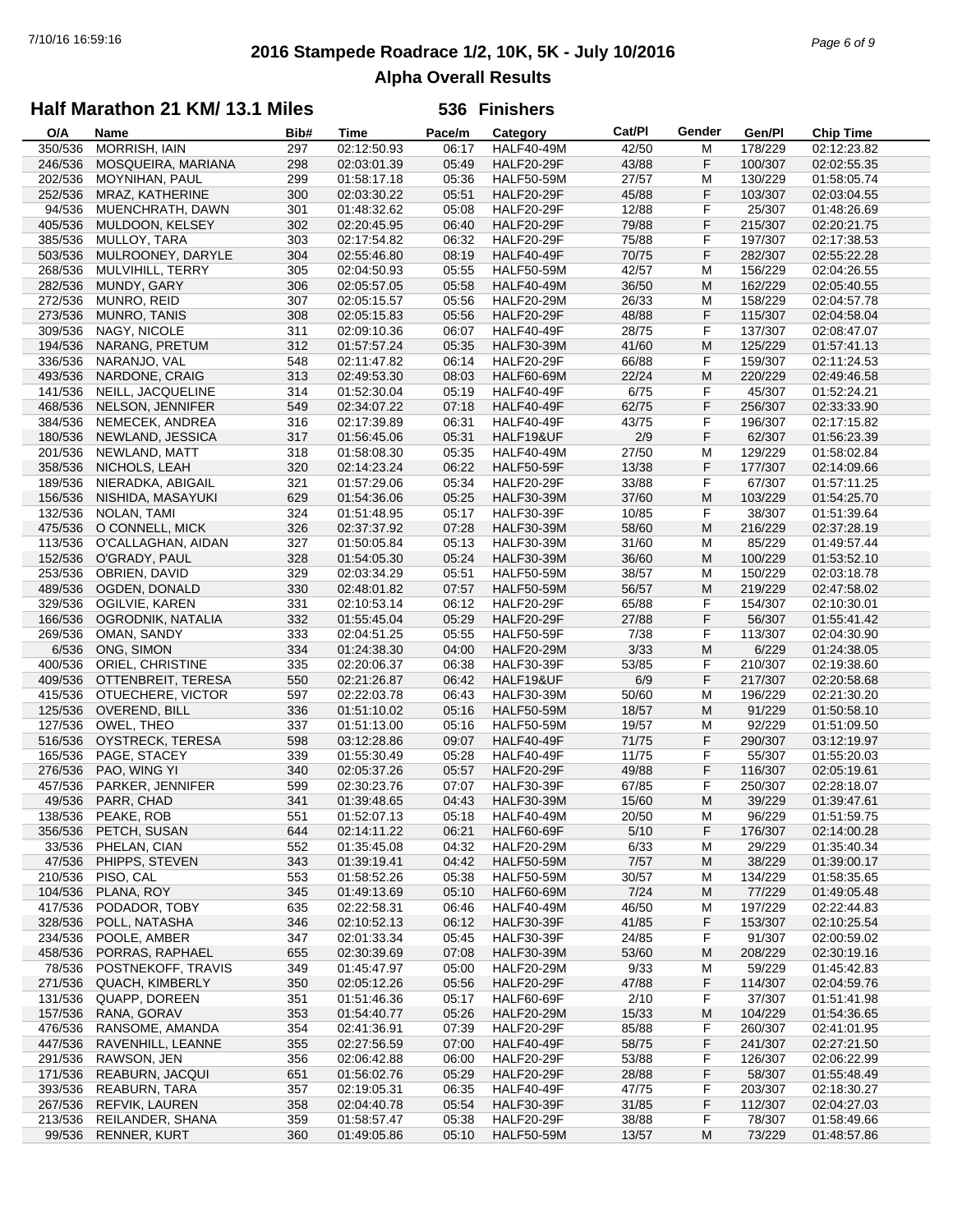# **2016 Stampede Roadrace 1/2, 10K, 5K - July 10/2016** 7/10/16 16:59:17 *Page 7 of 9* **Alpha Overall Results**

## **Half Marathon 21 KM/ 13.1 Miles**

| O/A     | Name                   | Bib# | <b>Time</b> | Pace/m | Category          | Cat/PI | Gender | Gen/Pl  | <b>Chip Time</b> |
|---------|------------------------|------|-------------|--------|-------------------|--------|--------|---------|------------------|
| 220/536 | RIVERA, CHRIS          | 363  | 01:59:41.75 | 05:40  | <b>HALF20-29M</b> | 24/33  | M      | 139/229 | 01:59:30.13      |
| 502/536 | ROBERTSON, JAMIE       | 364  | 02:55:46.21 | 08:19  | <b>HALF20-29F</b> | 87/88  | F      | 281/307 | 02:55:21.93      |
| 333/536 | ROBINSON, RACHEL       | 365  | 02:11:34.22 | 06:14  | <b>HALF40-49F</b> | 33/75  | F      | 157/307 | 02:11:08.47      |
| 414/536 | ROBSON, PAT            | 367  | 02:21:54.22 | 06:43  | <b>HALF50-59M</b> | 51/57  | M      | 195/229 | 02:21:33.81      |
| 413/536 | ROBSON, SHELLEY        | 368  | 02:21:53.47 | 06:43  | HALF40-49F        | 51/75  | F      | 219/307 | 02:21:33.20      |
|         |                        |      |             |        |                   |        | F      |         |                  |
| 513/536 | RODRIGUEZ, KARLA       | 369  | 03:02:45.82 | 08:39  | <b>HALF30-39F</b> | 83/85  |        | 288/307 | 03:02:42.42      |
| 302/536 | ROKOSH, EMMA           | 370  | 02:08:27.80 | 06:05  | <b>HALF20-29F</b> | 57/88  | F      | 133/307 | 02:08:19.15      |
| 243/536 | ROMANIUK, RICHELLE     | 630  | 02:02:34.79 | 05:48  | <b>HALF30-39F</b> | 26/85  | F      | 98/307  | 02:02:23.72      |
| 3/536   | ROSS, DARYL            | 371  | 01:20:30.35 | 03:48  | HALF19&UM         | 1/3    | M      | 3/229   | 01:20:29.78      |
| 424/536 | ROSS, ROXANNE          | 645  | 02:24:02.19 | 06:49  | <b>HALF40-49F</b> | 53/75  | F      | 225/307 | 02:23:33.16      |
| 62/536  | ROSYCHUK, KENDRA       | 600  | 01:44:03.05 | 04:55  | <b>HALF20-29F</b> | 9/88   | F      | 15/307  | 01:43:51.51      |
| 460/536 | RULLER, KEN            | 555  | 02:31:32.60 | 07:10  | <b>HALF60-69M</b> | 20/24  | M      | 209/229 | 02:30:57.13      |
| 293/536 | <b>RUSH, BEN</b>       | 556  | 02:07:09.05 | 06:01  | <b>HALF40-49M</b> | 38/50  | M      | 166/229 | 02:06:47.90      |
| 386/536 | RYDER, JORDAN          | 375  | 02:17:56.17 | 06:32  | <b>HALF20-29F</b> | 76/88  | F      | 198/307 | 02:17:39.94      |
|         |                        |      | 03:57:44.42 | 11:16  |                   | 2/2    | F      | 307/307 |                  |
| 536/536 | SAMUELSON, MARLENE     | 376  |             |        | HALF70+F          |        |        |         | 03:57:42.09      |
| 314/536 | SANDS, CHRISTINA       | 601  | 02:09:50.36 | 06:09  | <b>HALF30-39F</b> | 38/85  | F      | 141/307 | 02:09:31.99      |
| 371/536 | SANTOS, ANATALIA       | 378  | 02:16:04.65 | 06:26  | <b>HALF50-59F</b> | 16/38  | F      | 184/307 | 02:15:41.24      |
| 8/536   | SAUNDERS, STEVE        | 379  | 01:25:49.28 | 04:04  | <b>HALF40-49M</b> | 1/50   | M      | 8/229   | 01:25:48.04      |
| 500/536 | SCHAFF, LESLIE         | 381  | 02:53:55.91 | 08:14  | <b>HALF30-39F</b> | 80/85  | F      | 279/307 | 02:53:51.12      |
| 36/536  | SCHINDEL, KEITH        | 559  | 01:36:16.97 | 04:33  | <b>HALF40-49M</b> | 8/50   | M      | 30/229  | 01:36:09.44      |
| 109/536 | <b>SCHLAUCH, KEVIN</b> | 382  | 01:49:26.59 | 05:11  | <b>HALF30-39M</b> | 30/60  | M      | 82/229  | 01:49:21.30      |
| 200/536 | <b>SCHNEIDER, RIA</b>  | 385  | 01:58:08.30 | 05:35  | <b>HALF30-39F</b> | 15/85  | F      | 72/307  | 01:57:54.10      |
| 441/536 | SCHOFIELD, JO-ANNE     | 387  | 02:27:11.41 | 06:58  | HALF40-49F        | 57/75  | F      | 236/307 | 02:27:07.96      |
| 313/536 | <b>SCHULTZ, RYAN</b>   | 389  | 02:09:49.96 | 06:09  | <b>HALF40-49M</b> | 41/50  | M      | 173/229 | 02:09:28.50      |
|         |                        |      |             |        |                   |        |        |         |                  |
| 434/536 | SCOTT, DANIEL          | 646  | 02:26:03.92 | 06:55  | <b>HALF40-49M</b> | 48/50  | M      | 204/229 | 02:25:44.10      |
| 136/536 | SCOTT, ERIN            | 390  | 01:52:04.31 | 05:18  | <b>HALF20-29F</b> | 22/88  | F      | 41/307  | 01:51:49.74      |
| 369/536 | SCOTT, STEWART         | 391  | 02:15:50.44 | 06:26  | <b>HALF50-59M</b> | 49/57  | M      | 187/229 | 02:15:22.35      |
| 482/536 | SECORD, MELISSA        | 392  | 02:44:04.75 | 07:46  | <b>HALF20-29F</b> | 86/88  | F      | 264/307 | 02:43:31.45      |
| 174/536 | <b>SEGUIN, MARCEL</b>  | 393  | 01:56:22.44 | 05:30  | <b>HALF20-29M</b> | 22/33  | M      | 114/229 | 01:56:03.49      |
| 172/536 | SELBY, SASHA           | 560  | 01:56:10.30 | 05:30  | <b>HALF20-29F</b> | 29/88  | F      | 59/307  | 01:55:59.46      |
| 87/536  | SEO, PAUL              | 394  | 01:47:21.71 | 05:05  | <b>HALF30-39M</b> | 23/60  | M      | 65/229  | 01:47:16.53      |
| 250/536 | SEVERS, STACEY         | 395  | 02:03:15.89 | 05:50  | <b>HALF30-39F</b> | 27/85  | F      | 101/307 | 02:03:02.81      |
| 38/536  | SHARP, NEIL            | 561  | 01:36:45.20 | 04:35  | <b>HALF60-69M</b> | 1/24   | M      | 32/229  | 01:36:44.75      |
| 279/536 | SHEPARD, MERT          | 396  | 02:05:44.89 | 05:57  | <b>HALF20-29F</b> | 50/88  | F      | 118/307 | 02:05:24.89      |
| 21/536  | SHUTTLEWORTH, WAYNE    | 397  | 01:31:17.33 | 04:19  | <b>HALF50-59M</b> | 3/57   | M      | 18/229  | 01:31:14.89      |
| 304/536 | SIGOUIN, TERRY-LYNN    | 398  | 02:08:35.20 | 06:05  | <b>HALF50-59F</b> | 9/38   | F      | 134/307 | 02:08:18.97      |
| 193/536 | SIKKES, KRISTA         | 562  | 01:57:43.71 | 05:34  | <b>HALF30-39F</b> | 14/85  | F      | 69/307  | 01:57:39.05      |
|         |                        |      |             |        |                   |        |        |         |                  |
| 206/536 | SILVESTER, DAVE        | 399  | 01:58:28.31 | 05:36  | <b>HALF50-59M</b> | 28/57  | M      | 132/229 | 01:58:11.98      |
| 394/536 | SIQUEIRA, ANDREA       | 400  | 02:19:18.18 | 06:36  | HALF40-49F        | 48/75  | F      | 204/307 | 02:18:48.34      |
| 526/536 | SKILNICK-MIERAU, TAMMY | 401  | 03:20:38.37 | 09:30  | HALF40-49F        | 74/75  | F      | 299/307 | 03:20:26.07      |
| 330/536 | SKOLNEY, GLENN         | 402  | 02:10:55.92 | 06:12  | <b>HALF60-69M</b> | 13/24  | М      | 176/229 | 02:10:35.17      |
| 120/536 | SMITH, AIMEE           | 403  | 01:50:38.50 | 05:14  | <b>HALF30-39F</b> | 8/85   | F      | 31/307  | 01:50:34.20      |
| 175/536 | SMITH, BRAD            | 602  | 01:56:25.15 | 05:31  | <b>HALF40-49M</b> | 21/50  | M      | 115/229 | 01:56:15.68      |
| 518/536 | SMITH, CHRISTY         | 404  | 03:13:40.84 | 09:10  | HALF40-49F        | 72/75  | F      | 292/307 | 03:13:33.07      |
| 37/536  | SMITH, MICHAEL         | 405  | 01:36:20.04 | 04:33  | <b>HALF40-49M</b> | 9/50   | M      | 31/229  | 01:36:16.54      |
| 80/536  | SNOW, AMANDA           | 563  | 01:46:23.24 | 05:02  | <b>HALF30-39F</b> | 5/85   | F      | 20/307  | 01:46:18.68      |
| 327/536 | SNOW, TARA             | 407  | 02:10:51.54 | 06:12  | <b>HALF20-29F</b> | 64/88  | F      | 152/307 | 02:10:44.73      |
| 77/536  | SOMERS, LIAM           | 408  | 01:45:33.93 | 05:00  | <b>HALF60-69M</b> | 3/24   | M      | 58/229  | 01:45:19.66      |
| 331/536 | SORO, KATHLEEN         |      | 02:11:32.70 |        | <b>HALF30-39F</b> | 42/85  | F      | 155/307 | 02:10:58.71      |
|         |                        | 564  |             | 06:14  |                   |        |        |         |                  |
| 129/536 | SPROULE, JARED         | 565  | 01:51:34.01 | 05:17  | <b>HALF30-39M</b> | 34/60  | M      | 94/229  | 01:51:14.69      |
| 130/536 | SPROULE, KELSEY        | 611  | 01:51:34.15 | 05:17  | <b>HALF20-29F</b> | 19/88  | F      | 36/307  | 01:51:15.29      |
| 26/536  | STADEL, MICHAEL        | 409  | 01:33:14.41 | 04:25  | <b>HALF30-39M</b> | 6/60   | M      | 23/229  | 01:33:11.21      |
| 402/536 | STAFFORD, KAREN        | 647  | 02:20:16.99 | 06:38  | <b>HALF50-59F</b> | 20/38  | F      | 212/307 | 02:19:50.07      |
| 403/536 | STANFORD, CATHY        | 410  | 02:20:37.64 | 06:39  | <b>HALF30-39F</b> | 54/85  | F      | 213/307 | 02:20:26.62      |
| 298/536 | STANGELAND, JADE       | 411  | 02:08:17.05 | 06:04  | <b>HALF20-29F</b> | 54/88  | F      | 129/307 | 02:08:08.19      |
| 231/536 | STATHAM, KERRY         | 412  | 02:00:39.15 | 05:43  | <b>HALF40-49M</b> | 32/50  | M      | 143/229 | 02:00:22.34      |
| 101/536 | STEACY, GENE           | 413  | 01:49:11.08 | 05:10  | <b>HALF50-59M</b> | 14/57  | M      | 75/229  | 01:49:03.34      |
| 85/536  | STEACY, SHEENA         | 414  | 01:47:04.31 | 05:04  | <b>HALF30-39F</b> | 7/85   | F      | 22/307  | 01:47:01.28      |
| 418/536 | STEED, JESSICA         | 566  | 02:23:00.84 | 06:46  | <b>HALF20-29F</b> | 80/88  | F      | 221/307 | 02:22:30.45      |
| 510/536 | STEEL, ADAM            | 415  | 03:01:44.11 | 08:36  | HALF19&UM         | 2/3    | M      | 224/229 | 03:01:35.23      |
|         |                        |      |             |        |                   |        |        |         |                  |
| 511/536 | STEEL, CARMELLE        | 416  | 03:01:48.34 | 08:36  | <b>HALF50-59F</b> | 30/38  | F      | 287/307 | 03:01:40.34      |
| 345/536 | STOCKDALE, JULIE       | 418  | 02:12:39.80 | 06:17  | <b>HALF20-29F</b> | 71/88  | F      | 168/307 | 02:12:38.05      |
| 63/536  | STRANSKY, JEFF         | 419  | 01:44:10.25 | 04:56  | <b>HALF40-49M</b> | 11/50  | M      | 48/229  | 01:44:06.54      |
| 64/536  | STRANSKY, JOHN         | 420  | 01:44:10.36 | 04:56  | <b>HALF40-49M</b> | 12/50  | M      | 49/229  | 01:44:06.38      |
| 334/536 | SUKOVIEFF, DONNA       | 421  | 02:11:39.43 | 06:14  | <b>HALF60-69F</b> | 4/10   | F      | 158/307 | 02:11:21.18      |
| 76/536  | SUPERSAD, AMBER        | 567  | 01:45:19.06 | 04:59  | <b>HALF30-39F</b> | 4/85   | F      | 19/307  | 01:45:13.43      |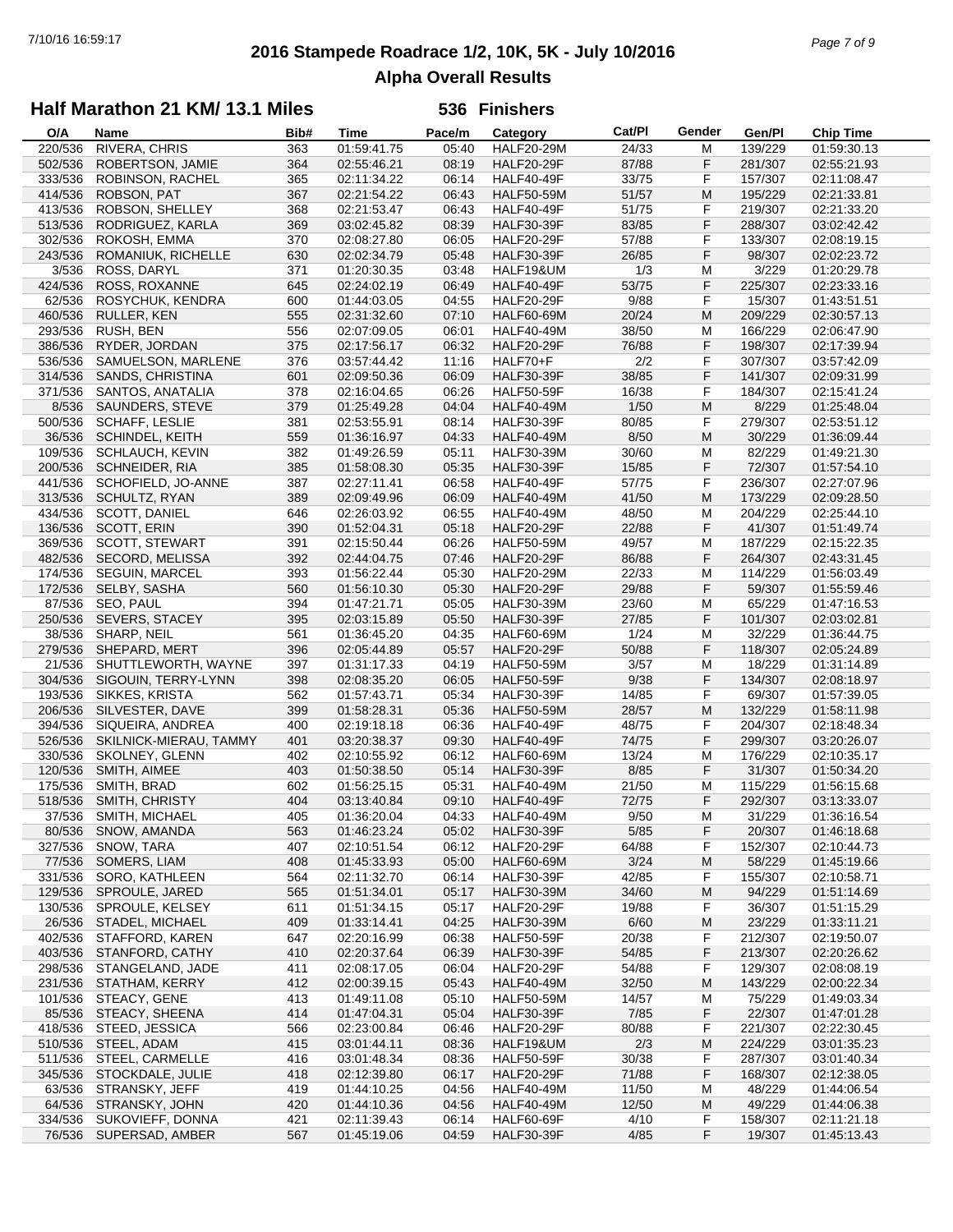## **2016 Stampede Roadrace 1/2, 10K, 5K - July 10/2016** 7/10/16 16:59:17 *Page 8 of 9* **Alpha Overall Results**

### **Half Marathon 21 KM/ 13.1 Miles**

| O/A     | Name                      | Bib# | <b>Time</b> | Pace/m | Category          | Cat/PI | Gender | Gen/Pl  | <b>Chip Time</b> |
|---------|---------------------------|------|-------------|--------|-------------------|--------|--------|---------|------------------|
| 366/536 | SURTEES, JEFF             | 422  | 02:15:20.77 | 06:24  | <b>HALF60-69M</b> | 14/24  | M      | 185/229 | 02:15:06.50      |
| 107/536 | SUTHERLAND, JAMES         | 423  | 01:49:16.32 | 05:10  | <b>HALF30-39M</b> | 29/60  | M      | 80/229  | 01:49:11.02      |
| 388/536 | SUTTER, JENNIFER          | 424  | 02:17:56.62 | 06:32  | <b>HALF20-29F</b> | 77/88  | F      | 200/307 | 02:17:31.36      |
| 2/536   | SWANSON, AARON            | 603  | 01:18:28.01 | 03:43  | <b>HALF30-39M</b> | 1/60   | M      | 2/229   | 01:18:27.93      |
| 19/536  | SWIFT, CHRIS              | 425  | 01:31:02.95 | 04:18  | <b>HALF20-29M</b> | 5/33   | M      | 16/229  | 01:31:01.01      |
| 264/536 | SWITFT, MIKE              | 568  | 02:04:35.16 | 05:54  | <b>HALF50-59M</b> | 41/57  | M      | 154/229 | 02:04:28.15      |
| 448/536 | SYLLIBOY, JENNIFER        | 426  | 02:28:10.09 | 07:01  | <b>HALF30-39F</b> | 63/85  | F      | 242/307 | 02:27:45.90      |
| 235/536 | TAIT, KODI                | 427  | 02:01:39.42 | 05:45  | <b>HALF30-39F</b> | 25/85  | F      | 92/307  | 02:01:36.20      |
| 525/536 | TALMAN, LUCY              | 569  | 03:19:39.77 | 09:27  | <b>HALF20-29F</b> | 88/88  | F      | 298/307 | 03:19:39.26      |
|         | TALMAN, NICOLA            |      |             |        |                   |        | F      |         |                  |
| 524/536 |                           | 570  | 03:19:39.77 | 09:27  | <b>HALF50-59F</b> | 35/38  |        | 297/307 | 03:19:39.10      |
| 266/536 | TAN, JIN                  | 428  | 02:04:40.20 | 05:54  | <b>HALF30-39F</b> | 30/85  | F      | 111/307 | 02:04:19.45      |
| 509/536 | <b>TAYLOR, CHARLES</b>    | 429  | 03:01:23.79 | 08:35  | <b>HALF60-69M</b> | 23/24  | M      | 223/229 | 03:01:20.25      |
| 238/536 | THERRIEN, MOLLY           | 431  | 02:02:10.08 | 05:47  | <b>HALF40-49F</b> | 19/75  | F      | 94/307  | 02:02:01.70      |
| 123/536 | TIEH, SENG                | 432  | 01:50:49.30 | 05:15  | <b>HALF60-69M</b> | 8/24   | M      | 90/229  | 01:50:34.52      |
| 514/536 | TOOMBS, JASON             | 571  | 03:05:41.83 | 08:48  | <b>HALF30-39M</b> | 60/60  | M      | 226/229 | 03:05:28.85      |
| 184/536 | TOT, NANDOR               | 653  | 01:57:16.86 | 05:33  | <b>HALF50-59M</b> | 25/57  | M      | 120/229 | 01:57:13.44      |
| 133/536 | TSANG, SARAH              | 434  | 01:51:48.95 | 05:17  | <b>HALF20-29F</b> | 20/88  | F      | 39/307  | 01:51:43.66      |
| 114/536 | TWEED, DARRELL            | 435  | 01:50:12.34 | 05:13  | <b>HALF50-59M</b> | 17/57  | M      | 86/229  | 01:50:06.18      |
| 303/536 | VALIN, ALEXANDER          | 438  | 02:08:33.32 | 06:05  | <b>HALF20-29M</b> | 27/33  | M      | 170/229 | 02:08:15.33      |
| 278/536 | VAN DER ZEE, RICHARD      | 439  | 02:05:41.22 | 05:57  | <b>HALF50-59M</b> | 43/57  | M      | 161/229 | 02:05:17.83      |
| 332/536 | VAN HAM, MEGAN            | 440  | 02:11:34.16 | 06:14  | <b>HALF40-49F</b> | 32/75  | F      | 156/307 | 02:11:08.79      |
| 1/536   | VANDERWOUDE, DARRYL       | 572  | 01:17:21.68 | 03:39  | <b>HALF20-29M</b> | 1/33   | M      | 1/229   | 01:17:21.04      |
| 488/536 | VARGAS-LENNARD, ELVIRA    | 573  | 02:46:23.68 | 07:53  | <b>HALF50-59F</b> | 28/38  | F      | 270/307 | 02:45:50.56      |
| 153/536 | <b>VENNE, DARCY</b>       | 574  | 01:54:09.29 | 05:24  | <b>HALF50-59M</b> | 21/57  | M      | 101/229 | 01:54:03.36      |
|         |                           |      |             |        |                   |        |        |         |                  |
| 340/536 | <b>VERBONAC, KIERA</b>    | 442  | 02:11:54.93 | 06:15  | <b>HALF20-29F</b> | 68/88  | F      | 163/307 | 02:11:47.40      |
| 159/536 | VERTZ, JOHN               | 636  | 01:54:58.77 | 05:26  | <b>HALF20-29M</b> | 17/33  | M      | 106/229 | 01:54:50.19      |
| 450/536 | VICIC, BRE                | 575  | 02:28:14.68 | 07:01  | <b>HALF30-39F</b> | 65/85  | F      | 244/307 | 02:27:49.70      |
| 295/536 | VIMY, AARON               | 631  | 02:07:27.36 | 06:02  | <b>HALF30-39M</b> | 45/60  | M      | 168/229 | 02:06:58.79      |
| 499/536 | VIOLICH, DELORIA          | 443  | 02:52:07.38 | 08:09  | <b>HALF30-39F</b> | 79/85  | F      | 278/307 | 02:40:23.77      |
| 498/536 | <b>VIOLICH, FRANCISCO</b> | 444  | 02:52:04.35 | 08:09  | <b>HALF30-39M</b> | 59/60  | M      | 221/229 | 02:40:20.74      |
| 412/536 | WAKEMAN, REBECCA          | 446  | 02:21:52.03 | 06:43  | <b>HALF30-39F</b> | 55/85  | F      | 218/307 | 02:21:36.37      |
| 456/536 | WAKOLUK, JOHN             | 576  | 02:30:22.57 | 07:07  | <b>HALF60-69M</b> | 19/24  | M      | 207/229 | 02:28:16.38      |
| 445/536 | WEBRE, CARA               | 447  | 02:27:47.36 | 07:00  | <b>HALF30-39F</b> | 62/85  | F      | 239/307 | 02:27:41.57      |
| 82/536  | WEI, FENG                 | 448  | 01:46:31.31 | 05:02  | <b>HALF20-29M</b> | 10/33  | M      | 62/229  | 01:46:06.51      |
| 12/536  | WELDON, OWEN              | 449  | 01:28:33.75 | 04:11  | <b>HALF40-49M</b> | 2/50   | M      | 10/229  | 01:28:32.21      |
| 229/536 | <b>WELLS, JASON</b>       | 450  | 02:00:15.88 | 05:41  | <b>HALF40-49M</b> | 31/50  | M      | 141/229 | 01:59:50.90      |
| 368/536 | WETHERELL, DAWNA          | 554  | 02:15:38.05 | 06:25  | <b>HALF30-39F</b> | 48/85  | F      | 182/307 | 02:15:12.78      |
| 75/536  | WETHERELL, JADE           | 451  | 01:45:17.18 | 04:59  | <b>HALF20-29F</b> | 10/88  | F      | 18/307  | 01:45:11.34      |
| 54/536  | WHITE, LANDON             | 452  | 01:42:22.77 | 04:51  | <b>HALF30-39M</b> | 16/60  | М      | 41/229  | 01:42:21.35      |
| 45/536  | <b>WHITTALL, TRISTAN</b>  | 453  | 01:38:43.70 | 04:40  | <b>HALF30-39M</b> | 13/60  | M      | 36/229  | 01:38:37.24      |
| 337/536 | WICKTOR NEUMEIST, KELSEY  | 577  | 02:11:51.96 | 06:14  | <b>HALF40-49F</b> | 34/75  | F      | 160/307 | 02:11:37.60      |
|         |                           |      |             |        |                   |        | F      |         |                  |
| 497/536 | <b>WILLIAMS, KAREN</b>    | 578  | 02:51:34.91 | 08:07  | <b>HALF40-49F</b> | 68/75  |        | 277/307 | 02:51:32.08      |
| 258/536 | <b>WILLISKO, MICHAEL</b>  | 455  | 02:04:22.82 | 05:53  | <b>HALF30-39M</b> | 42/60  | M      | 153/229 | 02:04:18.43      |
| 531/536 | <b>WILMS, LINDSAY</b>     | 456  | 03:22:41.41 | 09:36  | <b>HALF30-39F</b> | 85/85  | F      | 303/307 | 03:22:40.40      |
| 169/536 | <b>WILMS, RANDY</b>       | 457  | 01:55:47.25 | 05:29  | <b>HALF30-39M</b> | 39/60  | M      | 113/229 | 01:55:39.45      |
|         | 198/536 WILSON, CAM       | 458  | 01:58:06.66 | 05:35  | <b>HALF50-59M</b> | 26/57  | M      | 128/229 | 01:57:39.74      |
| 523/536 | <b>WILSON, MICHELLE</b>   | 459  | 03:16:19.71 | 09:18  | HALF40-49F        | 73/75  | F      | 296/307 | 03:16:18.04      |
| 24/536  | WILSON, PAUL              | 460  | 01:32:17.19 | 04:22  | <b>HALF40-49M</b> | 7/50   | M      | 21/229  | 01:32:17.19      |
| 522/536 | <b>WILSON, RILEY</b>      | 461  | 03:16:18.42 | 09:18  | HALF19&UM         | 3/3    | M      | 227/229 | 03:16:17.07      |
| 528/536 | WISENER, CAROLYNN         | 462  | 03:20:38.69 | 09:30  | <b>HALF50-59F</b> | 37/38  | F      | 301/307 | 03:20:25.28      |
| 90/536  | <b>WISNOSKI, TIM</b>      | 463  | 01:47:54.82 | 05:06  | <b>HALF60-69M</b> | 5/24   | M      | 67/229  | 01:47:47.73      |
| 155/536 | WONG, JANELLE             | 464  | 01:54:29.52 | 05:25  | <b>HALF20-29F</b> | 26/88  | F      | 53/307  | 01:52:22.92      |
| 410/536 | WOODARD, GREG             | 579  | 02:21:27.07 | 06:42  | <b>HALF20-29M</b> | 31/33  | M      | 193/229 | 02:20:58.70      |
| 335/536 | WOODCOCK, BEN             | 465  | 02:11:45.49 | 06:14  | <b>HALF30-39M</b> | 47/60  | M      | 177/229 | 02:11:42.26      |
| 367/536 | <b>WOZNIAK, CHRIS</b>     | 466  | 02:15:26.77 | 06:25  | <b>HALF60-69M</b> | 15/24  | M      | 186/229 | 02:15:11.89      |
| 508/536 | WOZNIAK, MAGDA            | 467  | 02:59:01.10 | 08:29  | <b>HALF50-59F</b> | 29/38  | F      | 286/307 | 02:58:28.53      |
| 504/536 | <b>WOZNIAK, NICHOLAS</b>  | 468  | 02:56:00.38 | 08:20  | <b>HALF20-29M</b> | 33/33  | M      | 222/229 | 02:55:26.58      |
| 461/536 | XU, FANG                  | 472  | 02:31:53.90 | 07:11  | <b>HALF30-39F</b> | 69/85  | F      | 252/307 | 02:31:47.63      |
| 191/536 | YANG, DONG HUN            | 473  | 01:57:37.07 | 05:34  | <b>HALF40-49M</b> | 25/50  |        | 124/229 |                  |
| 196/536 |                           |      |             |        |                   |        | M      |         | 01:57:16.89      |
|         | YOUNG, GRANT              | 474  | 01:58:04.33 | 05:35  | <b>HALF40-49M</b> | 26/50  | M      | 126/229 | 01:57:50.15      |
| 520/536 | YOUNG, LILLY              | 475  | 03:16:09.04 | 09:17  | <b>HALF50-59F</b> | 34/38  | F      | 294/307 | 03:15:27.60      |
| 481/536 | YOUNG, RYAN               | 476  | 02:43:15.49 | 07:44  | <b>HALF40-49M</b> | 49/50  | M      | 218/229 | 02:42:43.17      |
| 480/536 | YOUNG, SARAH              | 477  | 02:43:14.99 | 07:44  | <b>HALF30-39F</b> | 74/85  | F      | 263/307 | 02:42:42.41      |
| 440/536 | YOUNGBERG, BRENDAN        | 478  | 02:27:11.37 | 06:58  | <b>HALF30-39M</b> | 52/60  | M      | 205/229 | 02:26:52.25      |
| 442/536 | YOUNGBERG, ROY            | 654  | 02:27:14.71 | 06:58  | HALF70+M          | 2/2    | M      | 206/229 | 02:26:55.33      |
|         | 398/536 YU, FLORENCE      | 632  | 02:19:45.11 | 06:37  | HALF20-29F        | 78/88  | F      | 208/307 | 02:19:30.16      |